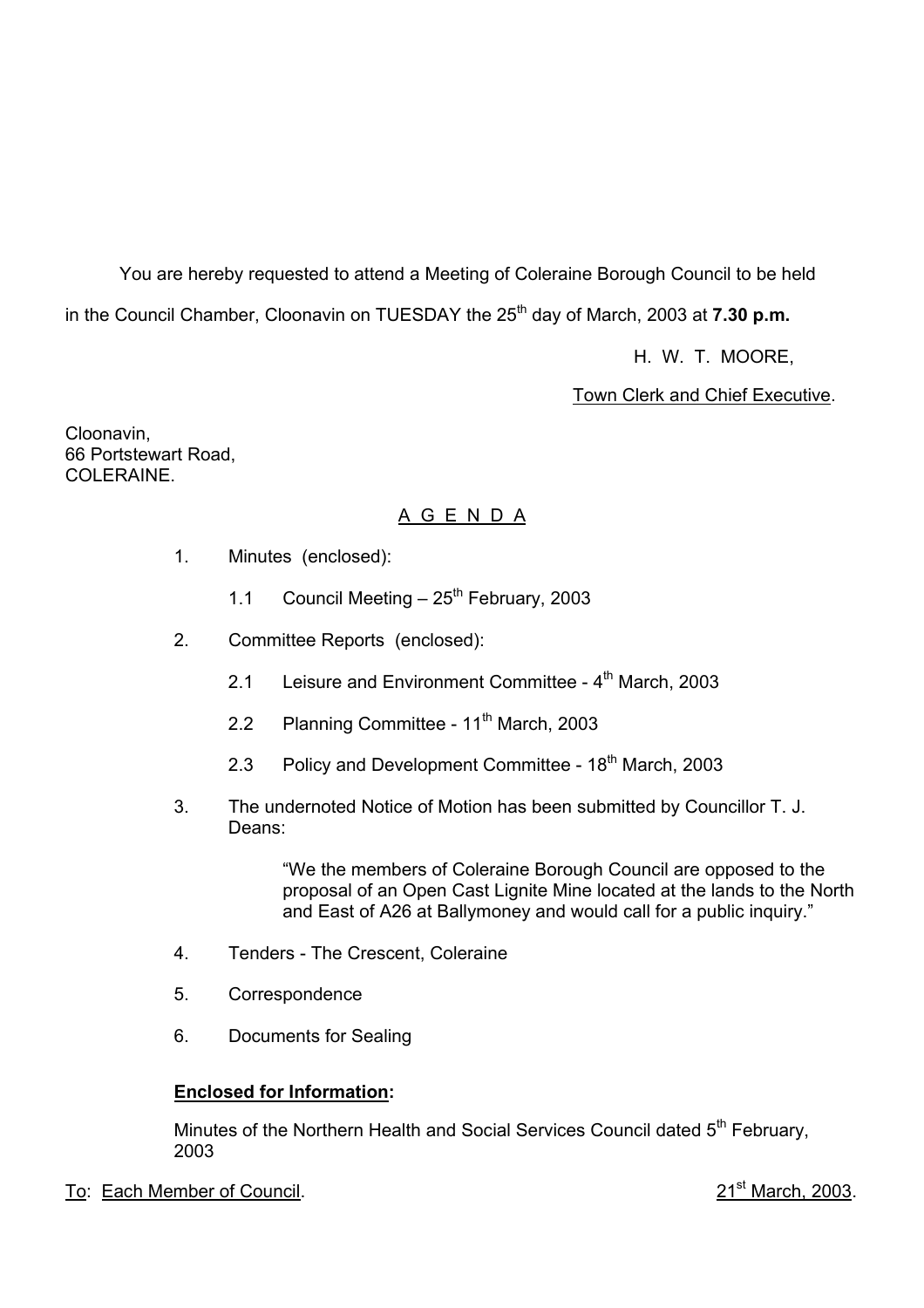# **COLERAINE BOROUGH COUNCIL**

 Minutes of proceedings of Coleraine Borough Council held in the Council Chamber, Cloonavin on Tuesday, 25<sup>th</sup> February, 2003 at 7.30 p.m.

**Convened:** As per Notice attached

**Present:** The Mayor, Councillor O. M. Church (Mrs.), in the Chair

The Deputy Mayor, Councillor G. L. McLaughlin

#### **Aldermen**

 P. E. A. Armitage (Mrs.) W. T. Creelman E. T. Black (Mrs.) B. Leonard (Items 1.0 - 3.0) W. J. McClure

#### **Councillors**

| D. D. Barbour         | W. A. King             |
|-----------------------|------------------------|
| J. M. Bradley         | D. McClarty            |
| T. J. Deans           | (Items $1.0 - 2.4.3$ ) |
| (Items $1.0 - 3.0$ )  | A. McQuillan           |
| E. P. Fielding (Mrs.) | E. M. Mullan           |
| N. F. Hillis          | R. D. Stewart          |
| E. A. Johnston (Mrs.) | W. J. Watt             |

#### **Officers in**

 **Attendance:** Town Clerk and Chief Executive, Director of Corporate Services, Director of Environmental Health, Director of Leisure Services, Director of Technical Services, Principal Administrative Officer, Administrative Officer and Administrative Assistant

**Apologies:** Councillors Ms. Alexander, Dallat and McPherson

#### **1.0 MINUTES**

The Minutes of the Council Meeting of  $28<sup>th</sup>$  January, 2003 and the Special Meeting of  $4<sup>th</sup>$ February, 2003 were confirmed and signed.

| Special Meeting - Thanks | The Deputy Mayor thanked everyone for the        |
|--------------------------|--------------------------------------------------|
|                          | kindness shown during his wife's recent illness. |

# **2.0 COMMITTEE REPORTS**

 2.1 Leisure and Environment The Chairman, Alderman Mrs. Black, moved Committee **the adoption of the Leisure and Environment**  Committee Report; this was duly seconded by Councillor Stewart.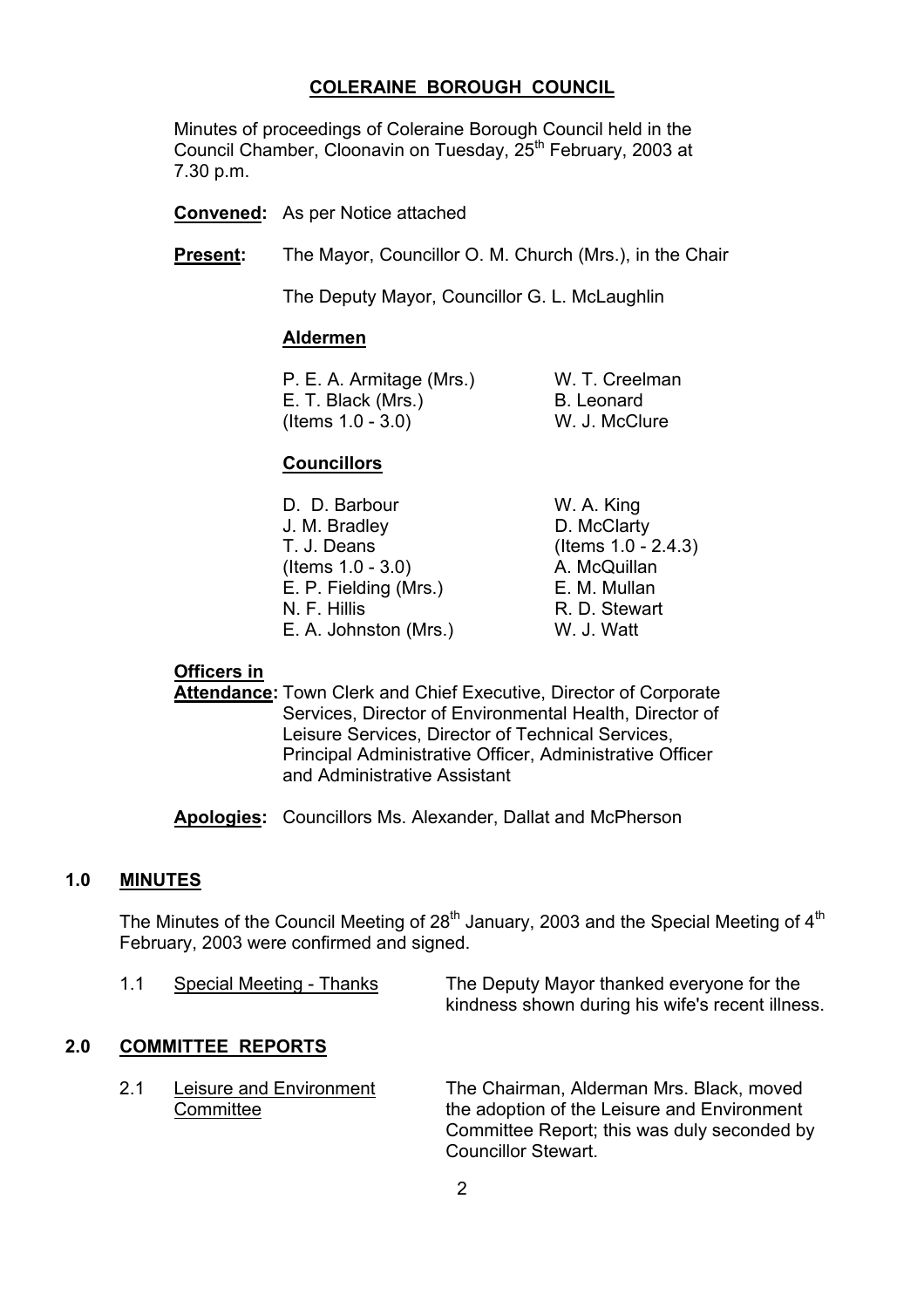Matters arising:

 2.1.1 St. Patrick's Day The Town Clerk and Chief Executive's Report Celebrations on the Working Group's meeting held on 17<sup>th</sup> February, 2003 was considered.

Agreed that:

- (a) In view of the proximity of St. Patrick's Day 2003, celebrations this year should be limited to a two hour lunch-time concert at The Diamond, Coleraine involving music and dancing and featuring both cultural traditions.
- (b) The Working Group would meet again to consider a comprehensive programme of celebrations for St. Patrick's Day 2004.

The Committee Report was, therefore, adopted subject to this amendment.

| $2.2\phantom{0}$ | <b>Police Liaison Committee</b>                   | The Chairman, Councillor Mrs. Johnston,<br>moved the adoption of the Police Liaison<br>Committee Report; this was duly seconded by<br>Councillor Stewart and agreed. |
|------------------|---------------------------------------------------|----------------------------------------------------------------------------------------------------------------------------------------------------------------------|
| 2.3              | <b>Planning Committee</b>                         | The Chairman, Councillor Bradley, moved the<br>adoption of the Planning Committee Report;<br>this was duly seconded by Alderman McClure<br>and agreed.               |
| 2.4              | <b>Policy and Development</b><br>Committee        | The Chairman, Councillor Hillis, moved the<br>adoption of the Policy and Development<br>Committee Report; this was duly seconded by<br>Councillor Mrs. Johnston.     |
|                  | Matters arising:                                  |                                                                                                                                                                      |
|                  | <b>International North</b><br>2.4.1<br>West '200' | Members welcomed the news of the Kennedy<br>Group providing sponsorship for the North West<br>'200' for three years.                                                 |

2.4.2 Coleraine Harbour Following discussion it was proposed by Councillor Watt, seconded by Councillor Mullan and agreed:

> That Council be represented by a representative from each political party, together with Independent members, at the meeting with representatives from Coleraine Harbour Commissioners and Coleraine Town Centre Partnership.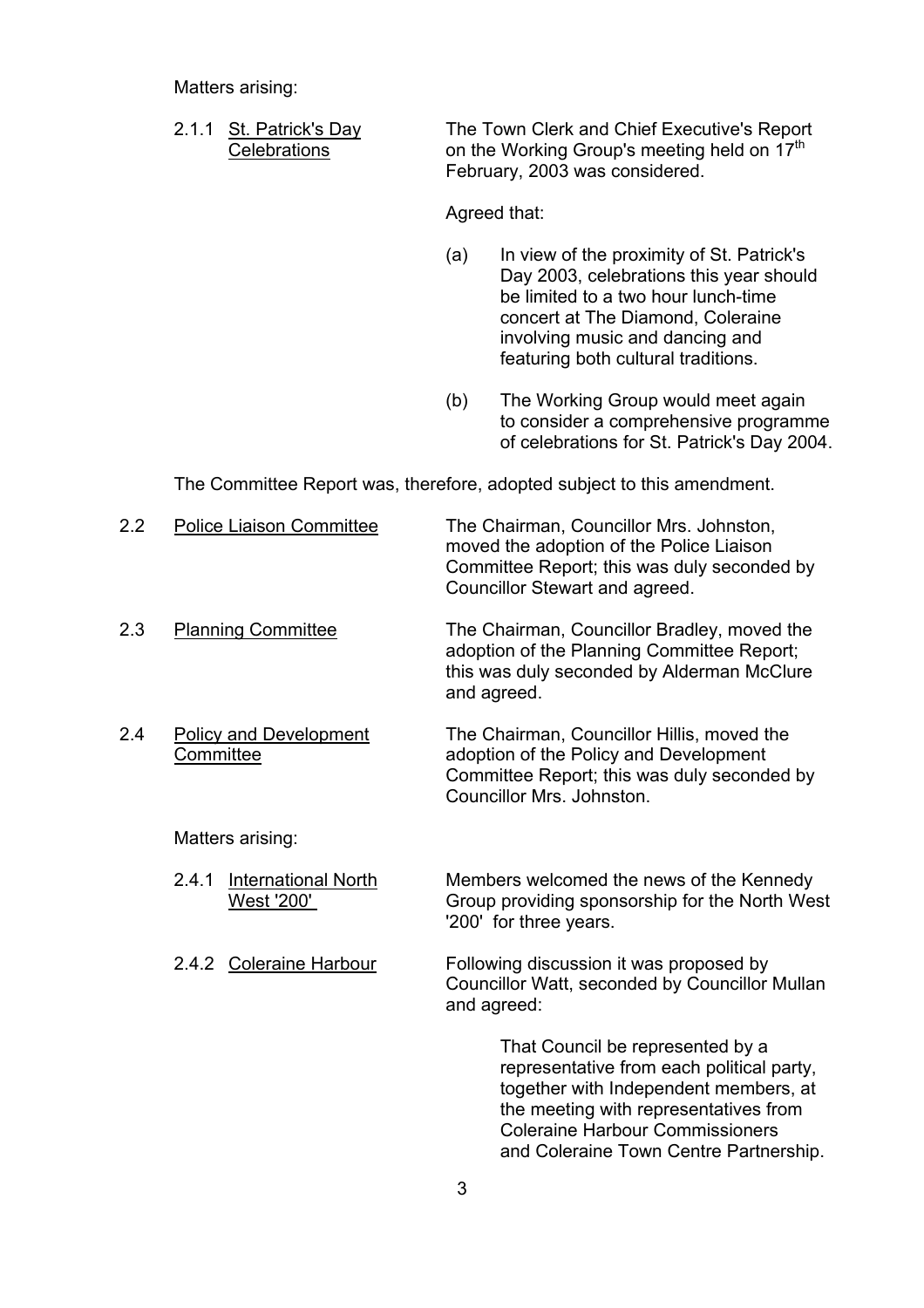2.4.3 The Somme Following discussion it was agreed that the Association Ltd. question of attendance be deferred for consideration at the March Meeting of the Policy and Development Committee.

The Committee Report was, therefore, adopted subject to these amendments.

#### **3.0 BGE (NORTHERN IRELAND)**

The Mayor welcomed the following representatives from BGE(Northern Ireland) who were in attendance to update Council on the North West Gas Pipeline:

 Mrs. S. Fisher, Corporate Affairs Consultant Mr. E. Kelly, General Manager Mr. J. Barry, Project Manager Mr. S. Yeager, Consultant Mr. M. Oliver, Director Fingleton McAdam

The representatives elaborated on the Northern Ireland Gas Pipeline Project which would be constructed in two phases over a five year period. Phase 1 would comprise a 110km pipeline connecting the Scotland - Northern Ireland Pipeline outside Belfast with the proposed power station at Coolkeeragh. Phase 2 would comprise a 150km pipeline connecting Gormanston in County Meath to Belfast.

Construction on Phase 1 would commence in early 2004 for completion in October, 2004. Phase 2 was scheduled for construction in 2005/2006.

The representatives answered various questions raised by members.

The Mayor thanked the representatives for a most interesting and informative presentation after which they withdrew.

#### **4.0 POLICE SERVICE OF NORTHERN IRELAND**

 Read letter from the Assistant Chief Constable Operations in reply to Council's letter regarding the PSNI Band.

 A number of options had been explored in relation to maintaining the Band, from civilianisation to sponsorship by the commercial and private sectors, but unfortunately none offered a guaranteed solution to sustaining the Band in the long term.

 A proposal was currently being considered by staff to form a Band Association which would be available to play at one or two official functions each month.

Noted.

# **5.0 NORTH COAST WASTEWATER TREATMENT WORKS**

Read letter from the Department for Regional Development in reply to Council's letter regarding the start-date of the North Coast Wastewater Treatment Works.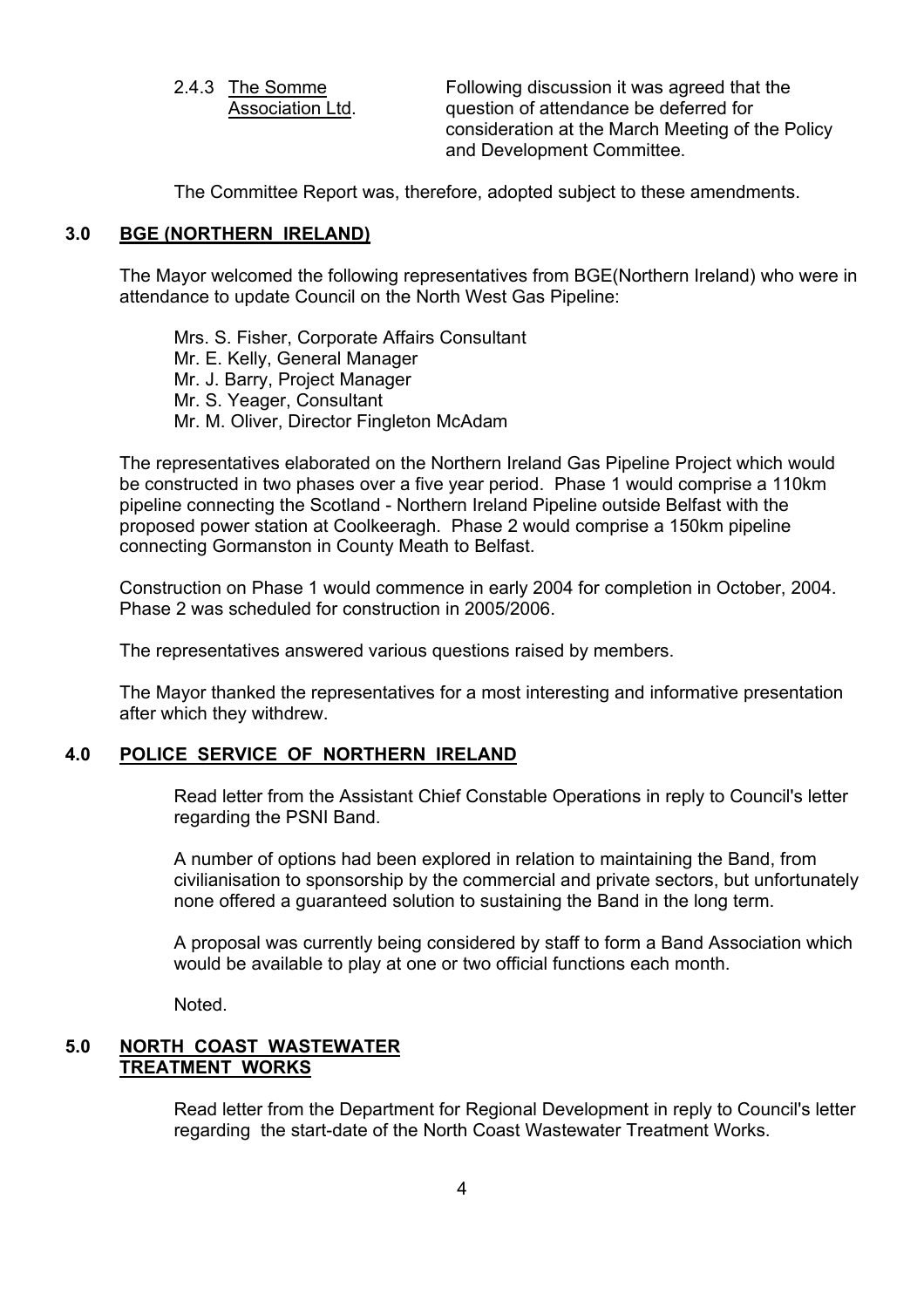A study of alternative methods of funding major projects, including the use of Public Private Partnerships and Private Finance Initiative arrangements is due for completion in the Spring and will enable a definitive Water Service PPP/PFI programme, including the North Coast Wastewater Treatment Works, to be agreed and taken forward.

In the circumstances the Minister considered that a meeting with Council would be premature at this stage and would be more productive to meet once the report from Consultants had been received. Water Service's Director of Development would keep Council informed of developments.

Noted.

# **6.0 MALL CAR PARK, COLERAINE**

 Read letter from the Lands Service Regional Development Office advising Council of the Department's Notice of Making of a Vesting Order in respect of the Mall Car Park, Coleraine.

The operative date of the Vesting Order is expected to be  $27<sup>th</sup>$  March, 2003.

Noted.

# **7.0 DOCUMENTS TABLED**

- (a) North-Eastern Education and Library Board Minutes dated December, 2002;
- (b) Northern Health and Social Services Board Ringing the Changes: A Strategy for Older People;
- (c) Northern Health and Social Services Board Strategy Document: New Directions, New Opportunities;
- (d) Department of Finance and Personnel Construction Service Annual Report and Financial Statements 2001/2002.

# **8.0 DOCUMENTS FOR SEALING**

Resolved:

That the following documents be sealed:

| 1. | <b>Grant Agreement and</b><br>Counterpart | Property at Spencer Row/Pates Lane,<br>Coleraine;<br>Council to West Bann Development,<br>18 Waterside, Coleraine. |
|----|-------------------------------------------|--------------------------------------------------------------------------------------------------------------------|
| 2. | Licences and Counterpart                  | Letting of Lands 2003:                                                                                             |
|    |                                           | Camus (adjacent to picnic area);<br>(a)<br>Council to Mrs. S. N. Dunlop,<br>61 Castleroe Road, Coleraine.          |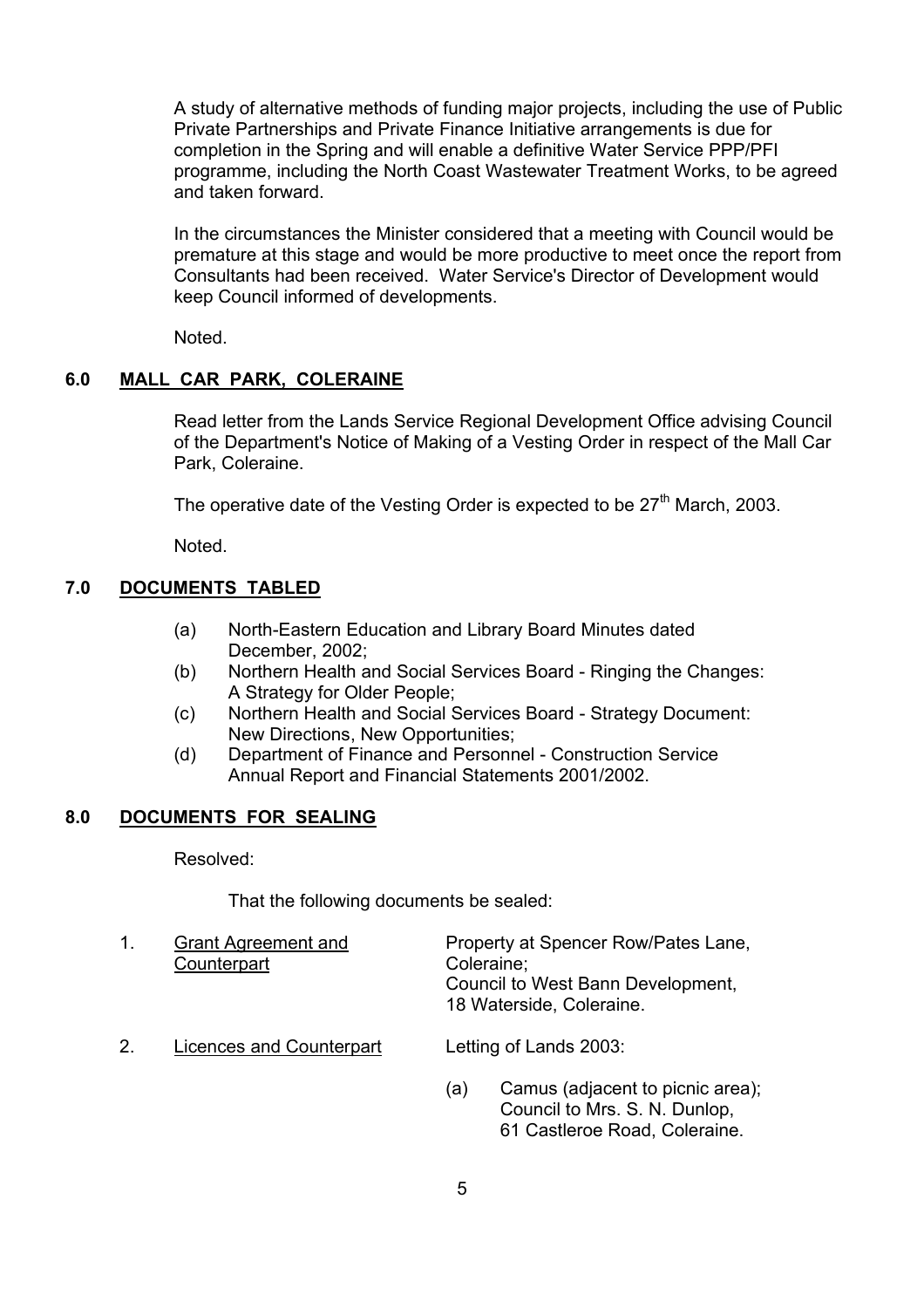- (b) Kilrea (adjacent to cemetery); Council to Mr. C. Mornin, 31 Vow Road, Ballymoney.
- (c) Portballintrae; Council to Mr. G. Ramage, 44 Ballyclough Road, Bushmills.
- (d) Craigahulliar, Portrush; Council to Mr. W. G. McConaghy, 27 Harbour Road, Ballintoy.

Register No. 2866:

Agherton 1 Ballywillan - Coleraine - <u>Kilrea dhexe a shekara ta 1979, a shekara ta 1979, a shekara ta 1971, a shekara ta 1971, a shekara ta 1971, a sh</u> Portstewart -

> Advanced Deeds; Register Nos. 0049 - 0051:

- Agherton Ballywillan -Coleraine 1
- Portstewart 2
- **9.0 TABLE QUIZ ZOMBA APPEAL**

The Town Clerk and Chief Executive reminded members of the Table Quiz, organised by the Social Committee in aid of the Zomba Appeal, to be held in Portstewart Town Hall on Friday, 28<sup>th</sup> February, 2003 at 7.30 p.m.

3. Cemetery Titles Grant of Right of Burial Deeds;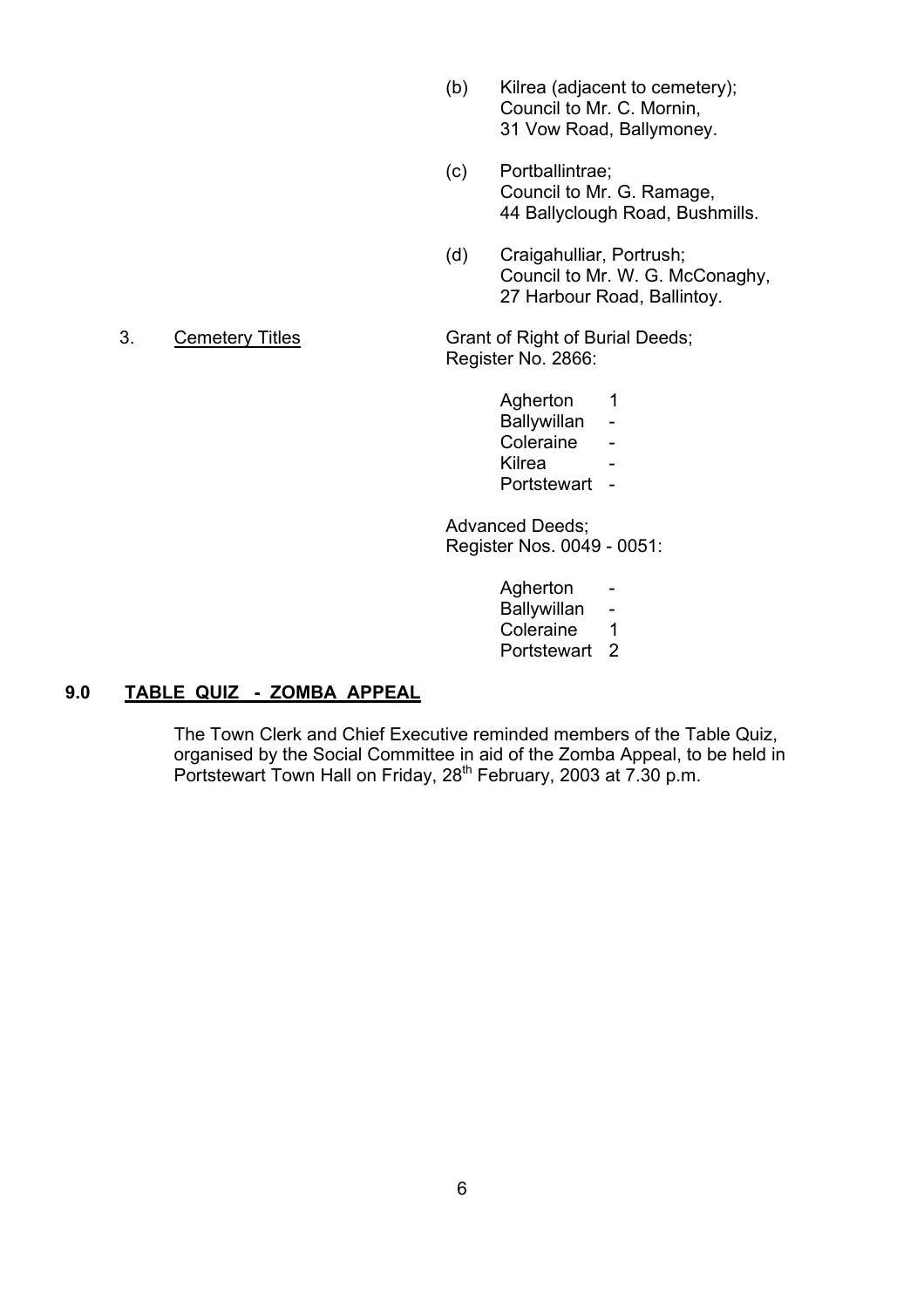# **LEISURE AND ENVIRONMENT COMMITTEE**

# **4th March, 2003.**

| <b>Present:</b>                   | Alderman E. T. Black (Mrs.), in the Chair                                                                                                                                                          |                                                                                               |
|-----------------------------------|----------------------------------------------------------------------------------------------------------------------------------------------------------------------------------------------------|-----------------------------------------------------------------------------------------------|
|                                   | The Mayor, Councillor O. M. Church (Mrs.)                                                                                                                                                          |                                                                                               |
|                                   | The Deputy Mayor, Councillor G. L. McLaughlin                                                                                                                                                      |                                                                                               |
|                                   | <b>Aldermen</b>                                                                                                                                                                                    |                                                                                               |
|                                   | P. E. A. Armitage (Mrs.)<br>W. T. Creelman                                                                                                                                                         | W. J. McClure                                                                                 |
|                                   | <b>Councillors</b>                                                                                                                                                                                 |                                                                                               |
|                                   | C. S. Alexander (Ms.)<br>D. D. Barbour<br>T. J. Deans<br>E. P. Fielding (Mrs.)<br>N. F. Hillis<br>E. A. Johnston (Mrs.)<br>W. A. King                                                              | D. McClarty<br>R. A. McPherson<br>A. McQuillan<br>E. M. Mullan<br>R. D. Stewart<br>W. J. Watt |
| Officers in<br><b>Attendance:</b> | Director of Technical Services, Director of Leisure Services,<br>Senior Environmental Health Officer, Leisure Services Office<br>(Facilities)   eisure Services Officer (Services)   Princinal Rui |                                                                                               |

Senior Environmental Health Officer, Leisure Services Officer (Facilities), Leisure Services Officer (Services), Principal Building Control Officer, Principal Administrative Officer and Administrative Assistant

#### **Apologies:** Alderman Leonard, Councillors Bradley and Dallat

#### **1.0 BEST WISHES**

The Chairman referred to the Director of Environmental Health who was currently ill and extended best wishes for a speedy recovery.

Members asked to be associated with these remarks.

#### **2.0 ENVIRONMENTAL HEALTH REPORT**

The Report of the Director of Environmental Health was considered (previously supplied).

Matters arising:

2.1 Air Quality Monitoring Consideration was given to information, as in Northern Ireland 2000 - 01 detailed in the report, regarding the Department of the Environment's report on Air Quality Monitoring in Northern Ireland 2000 - 01.

Noted.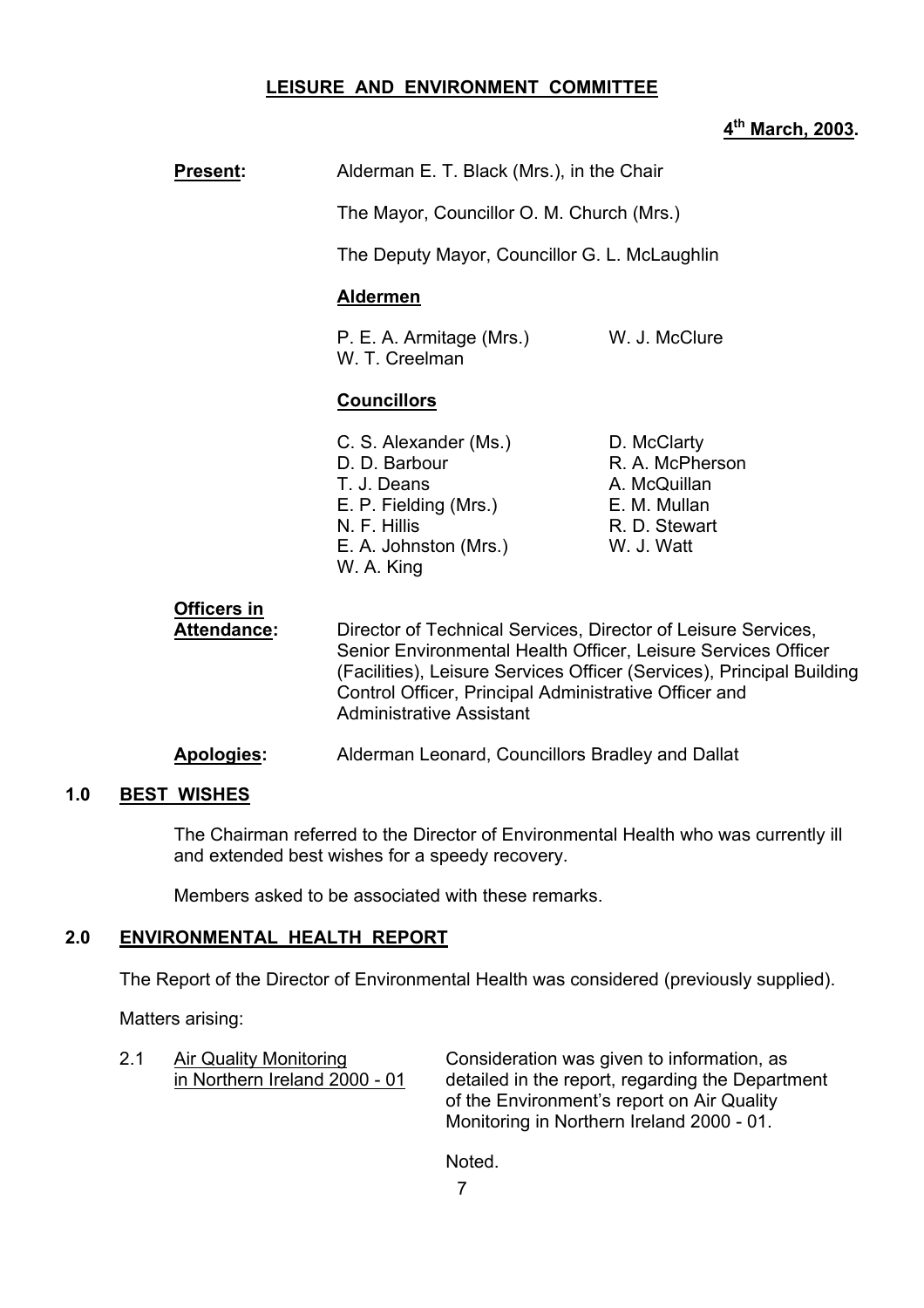#### 2.2 New Legislation

- 2.2.1 Proposed Air Quality Consideration was given to information, as Relevant Authority detailed in the report, regarding a consultation Regulations (N.I.) 2003 paper issued by the Department of the Environment regarding Proposed Air Quality Relevant Authority Regulations (N.I.) 2003. Council is recommended to welcome the introduction of the regulations.
- 

 2.2.2 Proposed Air Quality Consideration was given to information, as Limit Values detailed in the report, regarding a consultation (Amendment) paper issued by the Department of the Regulations Environment regarding Proposed Air Quality Limit Values (Amendment) Regulations.

> Council is recommended to welcome the introduction of the regulations.

Lands to the north and east at Ballymoney. of A26 at Ballymoney

 2.3 Planning Application Consideration was given to an additional report D/2002/0599 (circulated) regarding the planning application for Open Cast Lignite Mine and an open cast lignite mine and 600 MW power 600 MW Power Station, etc. station, etc. at lands to the north and east of A26

> The Senior Environmental Health Officer elaborated on the report and answered various members' questions.

The Principal Administrative Officer reported that a letter had been received from the applicant for the open cast lignite mine, Ballymoney Power Ltd., offering to make a presentation to Council regarding the application.

During the ensuing discussion several members expressed grave concerns re the open cast lignite mine.

Council is recommended to avail of the presentation by Ballymoney Power Ltd. prior to arriving at any decision on the proposal.

Venues, Hot Food Carry Outs (circulated) regarding this topic.

2.4 Opening Hours - Entertainment Consideration was given to an additional report

It was proposed by Councillor Stewart, seconded by Councillor Ms. Alexander and recommended:

> That Council adopt the following code of practice on a "without prejudice" basis for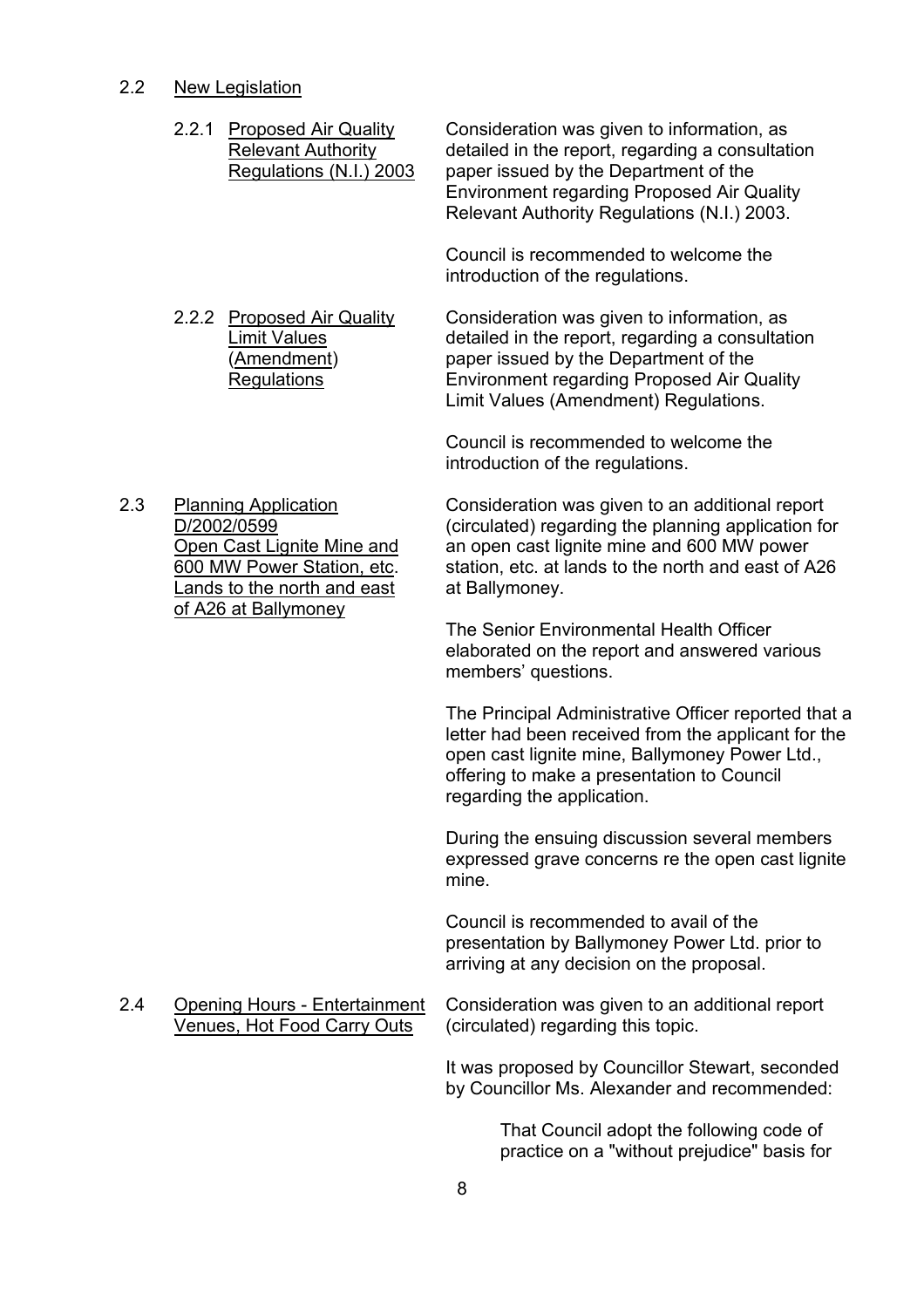# (A) Entertainment Licence Hours

# (1) Large Establishments

|                            | Saturday/Sunday | Friday/Saturday | I other   |
|----------------------------|-----------------|-----------------|-----------|
|                            | morning         | morning         | night     |
| Traks, Kellys, Magherabuoy | 2.00 a.m.       | 1.30 a.m.       | 1.30 a.m. |

In addition 6 extensions to 2.30 a.m. would be permitted viz New Year's Eve/North West 200 night/Easter Monday plus 3 other special nights to be agreed at least 2 months in advance.

(2) Public Houses

|           | Saturday/Sunday morning | Friday/Saturday morning | <u>I other</u><br>night |
|-----------|-------------------------|-------------------------|-------------------------|
| 1.30 a.m. |                         | 1.00 a.m.               | 1.00 a.m.               |

In addition 4 extensions to 2.30 a.m. would be permitted viz New Year's Eve/ North West 200 (2 nights)/Easter Monday.

#### (B) Hot Food Carry Outs - Closing Times

To close 1 hour after large establishment hours. "Close" in this case means that all customers will have left the premises at that time.

#### **General**

- All proprietors would abide by the maximum trading hours and would not seek an extension to the agreed times;
- All premises would be required to display notices as to the closing times and proprietors to actively promote and encourage patrons to act responsibly when leaving and when on the streets;
- Initiative to encourage persons to disperse and leave Portrush as soon as possible after closing times would be further explored and acted upon.

Members noted that the complaints about a specific hot food carry out premises and the individual applications for entertainment licences would come before Committee in due course.

The officers were congratulated on their work on this matter.

# **3.0 ANDERSON PARK - PHASE III**

The Chairman welcomed Mr. Peter Westbury, Architect from Mouncey Westbury Associates who was in attendance to address Committee on their proposals for Phase III of the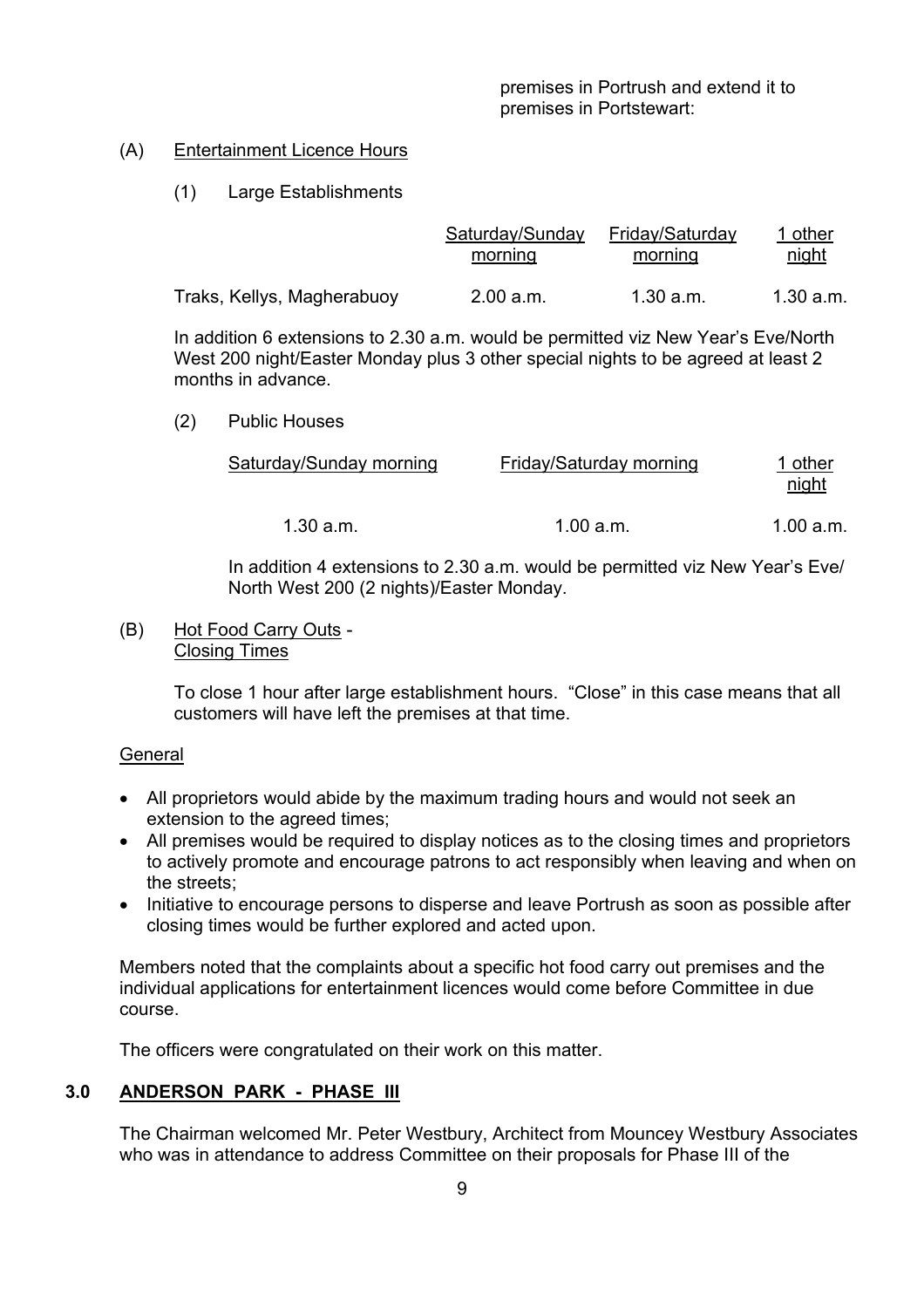refurbishment of Anderson Park.

Mr. Westbury elaborated on the proposals which would include the provision of items of sculpture and answered various members' questions on this topic.

Following a period of discussion during which Mr. Westbury agreed to re-examine the proposed entrances to the park and it was recommended that Council agree, in principle, to proceed to the tender stage for the project.

The Chairman thanked Mr. Westbury for attending after which he withdrew.

# **4.0 TECHNICAL SERVICES REPORT**

The report of the Director of Technical Services was considered (previously supplied).

Matters arising:

| 4.1 | <b>DRD Roads Service - Disabled</b><br><b>Parking Bay - Portstewart</b>  | Roads Service proposed to provide a disabled<br>parking bay at Atlantic Circle, Portstewart.                                                                                                                                                                                                                                           |
|-----|--------------------------------------------------------------------------|----------------------------------------------------------------------------------------------------------------------------------------------------------------------------------------------------------------------------------------------------------------------------------------------------------------------------------------|
|     |                                                                          | Council is recommended to agree.                                                                                                                                                                                                                                                                                                       |
| 4.2 | Tenders - Mechanical and<br><b>Electrical Maintenance -</b><br>Cloonavin | Five tenders had been received for Mechanical<br>and Electrical Maintenance at Cloonavin, as<br>detailed in the report viz:                                                                                                                                                                                                            |
|     |                                                                          | <b>Darson Services</b><br>J.F. & H. Dowds<br>W. A. Pinkerton<br><b>Sharpe Mechanical</b><br>Stothers M. & E.                                                                                                                                                                                                                           |
|     |                                                                          | The tender documentation was prepared by Project<br>Design Engineers, Antrim who completed the<br>evaluation and tender report for the works.                                                                                                                                                                                          |
|     |                                                                          | Council is recommended to agree with the<br>recommendation of Project Design Engineers to<br>appoint Stothers M. & E. for the mechanical and<br>electrical maintenance at Cloonavin for a period of<br>three years for the sum of £33,031.00 with Council<br>retaining the option to extend the term of the<br>contract if beneficial. |
| 4.3 | <b>Additions to Recycling</b><br>Programme                               | Council is recommended to support additions to the<br>recycling programme involving home composting<br>bins and garden waste sacks, as detailed in the<br>report.                                                                                                                                                                      |
|     | 4.3.1 Recycling Bins                                                     | The Director of Technical Services responded to<br>queries regarding teething problems concerning<br>the introduction of the "blue bins" scheme.                                                                                                                                                                                       |
|     |                                                                          |                                                                                                                                                                                                                                                                                                                                        |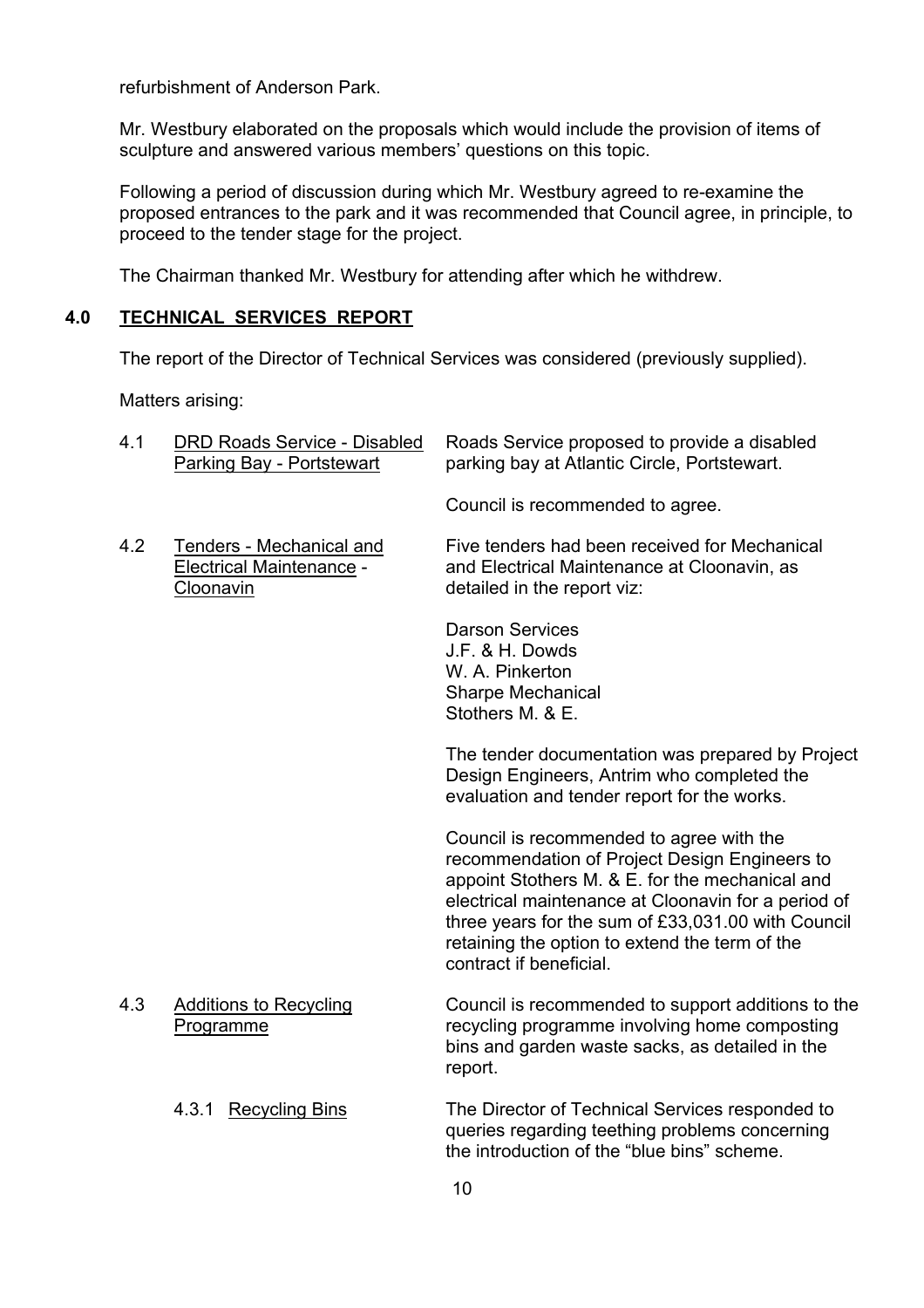4.4 Tender - Recycling Bins At the November meeting of Council it was agreed that monies offered through the Department of Environment's Waste Management Grant scheme would be utilised to purchase "blue bins" to expand the recycling scheme within the Borough. The sum of £86,872.00 was allocated for this purpose.

> In conjunction with other Councils within the North West Regional Group tenders for the supply and delivery of the bins were invited through the EU Journal and the resulting tenders received are listed below for consideration:

| Company                                         | <b>Manvik</b>    | <b>Gradeall</b>   | <b>Sturdy</b>    | ΚA               | <b>Schaefer</b>  | Contenur                 | <b>OTTO</b>      | Titan            | <b>ABS</b>              |
|-------------------------------------------------|------------------|-------------------|------------------|------------------|------------------|--------------------------|------------------|------------------|-------------------------|
| <b>Bin Type</b>                                 | <b>Helesi</b>    | <b>Helesi</b>     | <b>Sturdy</b>    | KA               | <b>Schaefer</b>  | Contenur/<br><b>OTTO</b> | <b>OTTO</b>      | Titan            | <b>OTTO</b>             |
| <b>Sch.</b> 1<br>2401 blue<br>(Fixed<br>Quant.) | £11.20           | £13.25            | £13.50           | £14.55           | £15.00           | £15.10                   | £17.00           | £17.20           | n/a                     |
| <b>Sch. 2</b>                                   |                  |                   |                  |                  |                  |                          |                  |                  |                         |
| 2401                                            | £11.80           | £13.25            | £14.00           | £14.55           | £15.00           | £15.50                   | £17.00           | £16.95           | n/a                     |
| 3601                                            | £33.35           | £27.39            | £62.00           | n/a              | £35.00           | £33.00                   | £44.00           | £38.00           | n/a                     |
| 6601                                            | £90.00           | £65.00            | £172.00          | n/a              | £135.00          | £98.00                   | £165.00          | £150.00          | n/a                     |
| 11001<br>(Call Off)                             | £94.45           | £96.00            | £212.00          | n/a              | £180.00          | £119.00                  | £192.00          | £240.00          | £225.00                 |
| <b>lGuarantee</b>                               | 5 years          | 10 years          | 10 years         | 5 years          | 5 years          | 5 years                  | 5 years          | 5 years          | Not<br>specified        |
| <b>Delivery</b>                                 | $6 - 8$<br>weeks | Not.<br>specified | $1 - 2$<br>weeks | $4 - 6$<br>weeks | Not<br>specified | Not<br>specified         | Not<br>specified | Not<br>specified | <b>Not</b><br>specified |
| Complete<br>tender &<br>meets<br>spec.          | Yes              | Yes               | Yes              | Yes              | Yes              | Yes                      | Yes              | Yes              | No                      |

The lowest tender was received from Manvik Plant & Hire Ltd., Unit 2 Duncrue Crescent, Belfast for a Helesi bin type. Samples of the bin have been examined and references checked. The bin meets the specification, is of good quality and compares favourably with bins of other manufacturers in use with Council

 Council is recommended to accept the tender for wheeled bins from Manvik Plant & Hire Ltd. at the unit price indicated in the table above.

This will enable 7,750 bins to be purchased from the Department's grant allocation.

4.5 Tender - Re-surfacing In response to public advertisement four tenders Roadways at Carrick Dhu were received for re-surfacing works at Carrick Dhu

Caravan Park Caravan Park: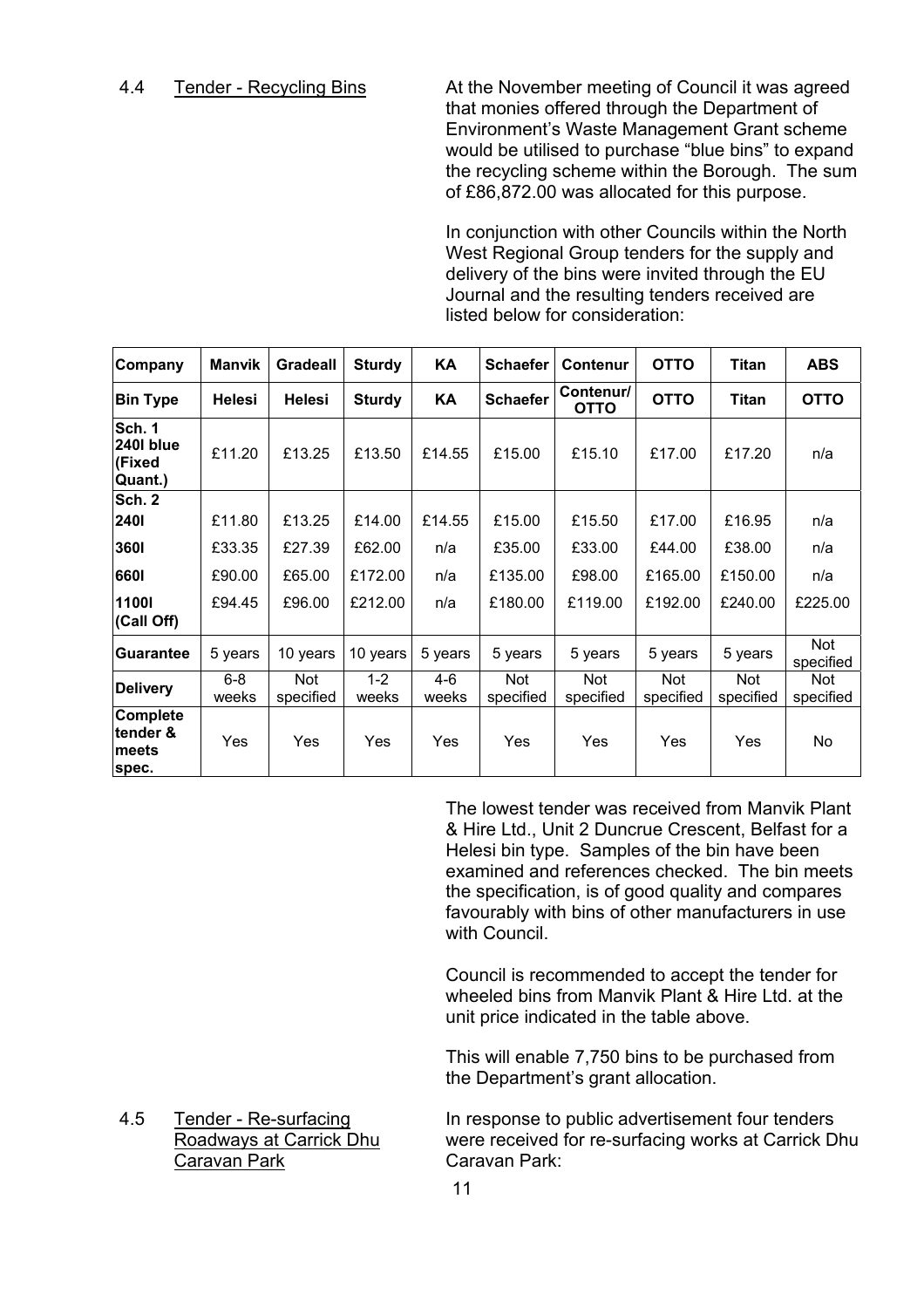| R. J. Maxwell & Son Ltd.            | 19,349.75 |
|-------------------------------------|-----------|
| Patrick Bradley Ltd.                | 20,538.65 |
| Kennedy Quarries Ltd.               | 24,483.00 |
| B. Mullan & Sons (Contractors) Ltd. | 31,997.00 |

Council is recommended to accept the lowest tender received from R. J. Maxwell Ltd. for the sum of £19,349.75.

4.6 Craigahulliar Landfill Site Following the decision of Council on 28<sup>th</sup> January,<br>Phase IV 2003 consultants Kirk McClure Morton were 2003 consultants Kirk McClure Morton were instructed to proceed with the procurement of a select list of contractors for the development of Cell IV at Craigahulliar Landfill Site.

> Council is recommended to agree to the shortlist of the following being used to tender for the works:

- 1. B. Mullan & Sons, Limavady
- 2. Crawford Contracts Ltd., Ballymena
- 3. Gibson (Banbridge) Ltd., Banbridge
- 4. TAL Ltd., Maze, Lisburn

- 4.7 Building Control
	- 4.7.1 Approvals Approval had been given for sixty-eight applications.
	- 4.7.2 Regularisation Certificates In response to a query the Principal Building Control Officer outlined the procedure for obtaining regularisation certificates under building regulations.
- 4.8 For Information The Director of Technical Services included information in his report on the following:

North West Region Waste Management Group

# **5.0 LEISURE SERVICES REPORT**

The report of the Director of Leisure Services was considered (previously supplied).

Matters arising:

5.1 Coleraine Sports Council Council is recommended to contribute £7,000.00 to Coleraine Sports Council for 2003.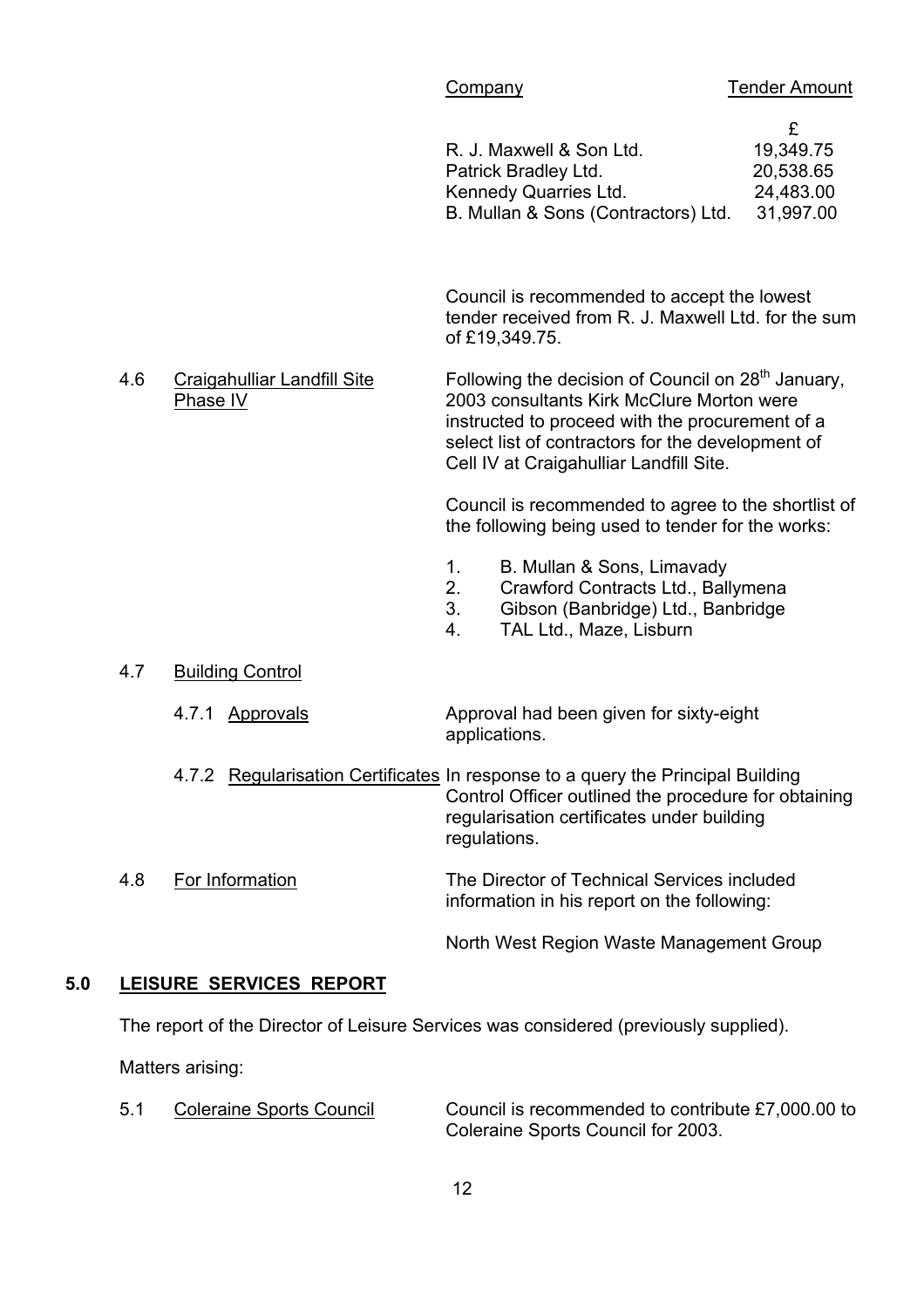| 5.2 | <b>Coleraine Borough Arts</b><br>Committee        | Council is recommended to contribute £7,000.00 to<br>Coleraine Borough Arts Committee for 2003.                                                                                                                     |       |
|-----|---------------------------------------------------|---------------------------------------------------------------------------------------------------------------------------------------------------------------------------------------------------------------------|-------|
| 5.3 | <b>County Londonderry Football</b><br>Association | Council is recommended to contribute £300,00 to<br>the County Londonderry Football Association for<br>2003 towards the cost of two teams participating in<br>the forthcoming Milk Cup Youth Football<br>Tournament. |       |
| 5.4 | Parks Tender                                      | Three tenders were received for the supply of a<br>five-gang cylinder mower to Coleraine Parks:                                                                                                                     |       |
|     |                                                   | Supplier                                                                                                                                                                                                            | Price |

Broderick Grass Machinery £31,000.00 Cyril Johnston & Co. <br>**£35,440.00** Johnston Gilpin & Co. Ltd. £35,600.00

Council is recommended to accept the lowest tender as submitted by Broderick Grass Machinery for £31,000.00.

 5.5 For Information The Director of Leisure Services included information in his report on the following:

- (a) Portrush Town Hall
- (b) Cruise Ships
- (c) Coleraine International Choral Festival
- (d) Irish Museum Association Spring Seminar

#### **6.0 DISABLED PROVISION - COLERAINE**

Read letter from Roads Service in reply to Council's letter regarding disabled provision in Coleraine.

Members noted the information regarding the provision of facilities for the disabled within Coleraine.

# **7.0 LANEWAY AT RIVERVIEW AVENUE, COLERAINE - STREET LIGHTING**

Read letter from Roads Service in reply to Council's request for the provision of street lighting at a laneway at Riverview Avenue, Coleraine. As the laneway in question was not adopted by the Department, Roads Service would not consider the provision of street lighting at this location.

Noted.

# **8.0 HISTORIC BUILDINGS**

Read letter from the Environment and Heritage Service in reply to Council's request that a representative address a future meeting of Committee.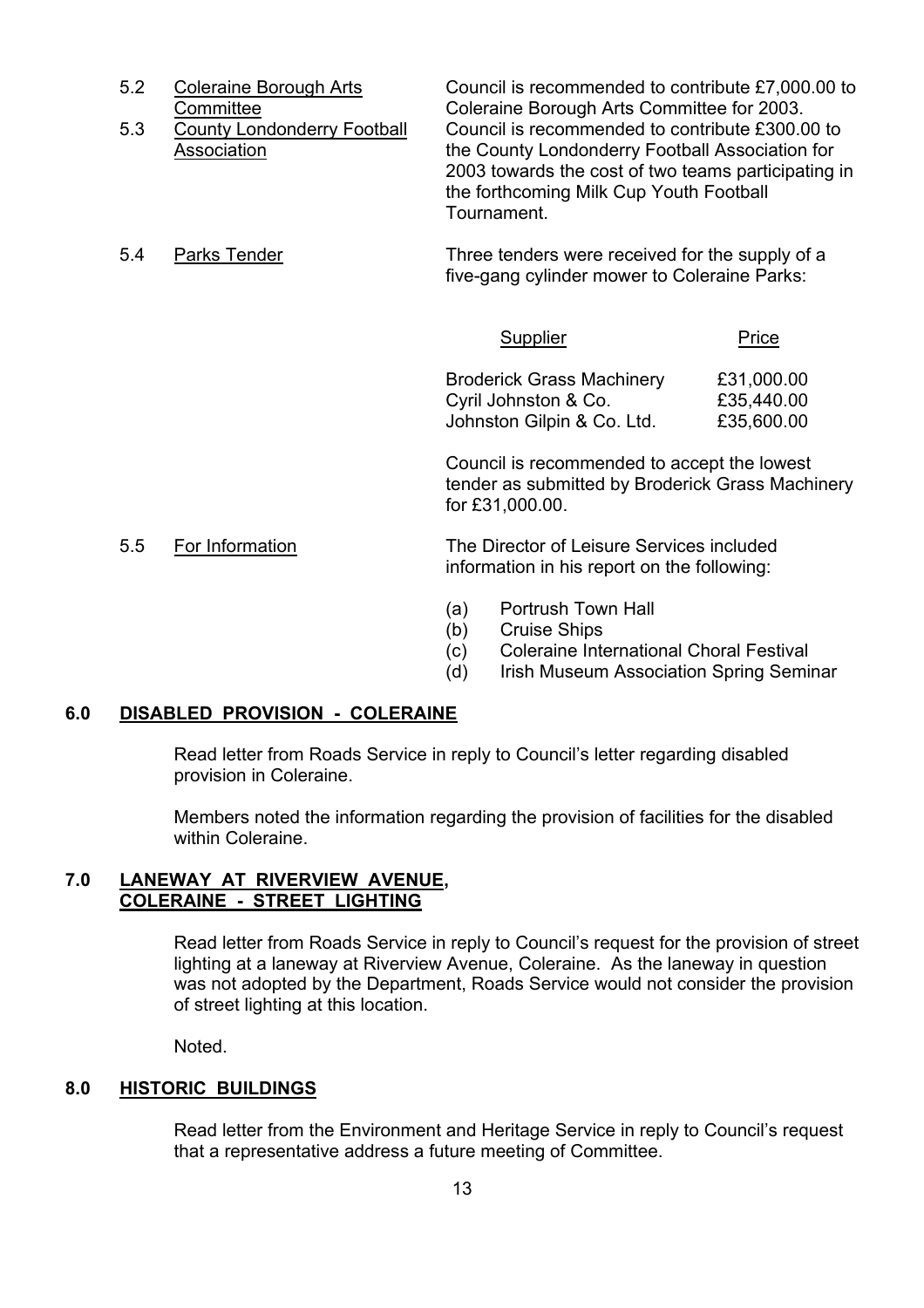It was noted that Architects from the Department, Protecting Historic Buildings, did not work at night but would, however, be very willing to address Committee at a day

time meeting.

The Principal Administrative Officer would reply expressing Committee's extreme displeasure/disappointment that representatives were unwilling to attend evening meetings.

#### **9.0 HEALTH AND SAFETY EXECUTIVE FOR NORTHERN IRELAND**

Tabled:

Annual Report and Statement of Accounts - April 2001 - March 2002.

# **10.0 SOCIAL COMMITTEE**

 Congratulations were extended to the Social Committee on the success of the recent Table Quiz on behalf of the Zomba Appeal.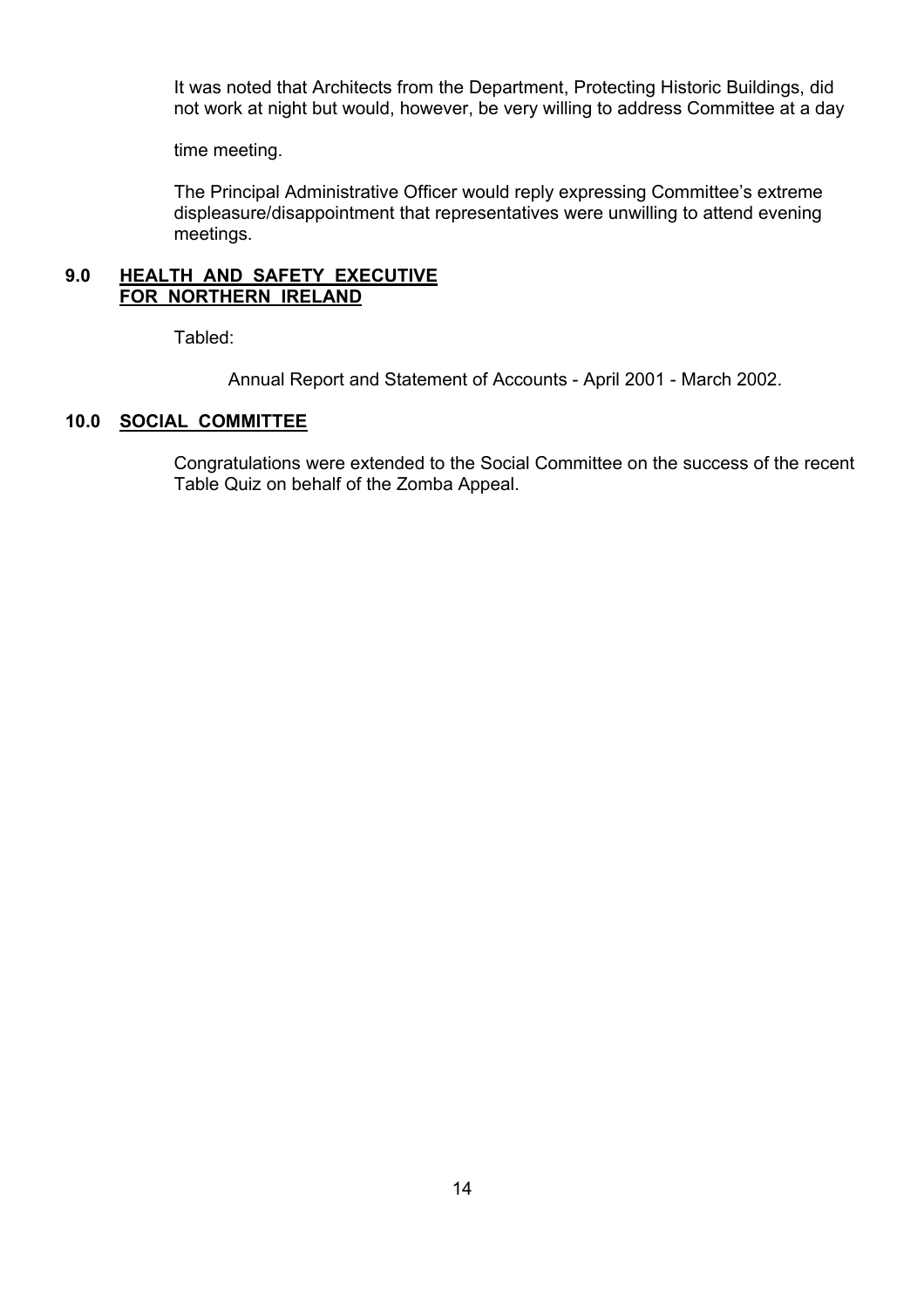# **PLANNING COMMITTEE**

# **11th March, 2003.**

| <b>Present:</b>                          | Councillor J. M. Bradley in the Chair                                                                                                                                                                                                                                                                  |  |
|------------------------------------------|--------------------------------------------------------------------------------------------------------------------------------------------------------------------------------------------------------------------------------------------------------------------------------------------------------|--|
|                                          | The Mayor, Councillor O. M. Church (Mrs.)                                                                                                                                                                                                                                                              |  |
|                                          | The Deputy Mayor, Councillor G. L. McLaughlin                                                                                                                                                                                                                                                          |  |
|                                          | <b>Aldermen</b>                                                                                                                                                                                                                                                                                        |  |
|                                          | W. T. Creelman<br>E. T. Black (Mrs.)<br>(Items $1.0 - 2.6$ )<br><b>B.</b> Leonard                                                                                                                                                                                                                      |  |
|                                          | <b>Councillors</b>                                                                                                                                                                                                                                                                                     |  |
|                                          | C. S. Alexander (Ms.)<br>D. McClarty<br>D. D. Barbour<br>R. A. McPherson<br>A. McQuillan<br>J. J. Dallat<br>(Items $2.5 - 6.1$ )<br>(Items $2.5 - 6.1$ )<br>E. M. Mullan<br>T. J. Deans<br>N. F. Hillis<br>(Items $2.14 - 6.1$ )<br>R. D. Stewart<br>E. A. Johnston (Mrs.)<br>W. J. Watt<br>W. A. King |  |
| <u>Also in</u><br><b>Attendance:</b>     | Representatives from the Planning Service -<br>Mr. E. Lynch and Mr. P. Duffy<br>Mr. P. Fleming - BDP Planning                                                                                                                                                                                          |  |
| <b>Officers in</b><br><b>Attendance:</b> | Town Clerk and Chief Executive, Administrative<br><b>Officer and Administrative Assistant</b>                                                                                                                                                                                                          |  |
| Apology:                                 | <b>Alderman McClure</b>                                                                                                                                                                                                                                                                                |  |
|                                          |                                                                                                                                                                                                                                                                                                        |  |

# **1.0 DRAFT PLANNING POLICY STATEMENTS 3 AND 13**

Mr. P. Fleming from BDP Planning addressed Committee on the Draft Response Papers (previously supplied) relating to Planning Policy Statement 3 - Access, Movement and Parking and Planning Policy Statement 13 - Transportation and Land Use.

Following discussion it was agreed that Council's response be based on the BDP Response Papers with the additional comments identified by members being incorporated.

# **2.0 PLANNING APPLICATIONS**

A list of ninety-six applications was considered (previously supplied).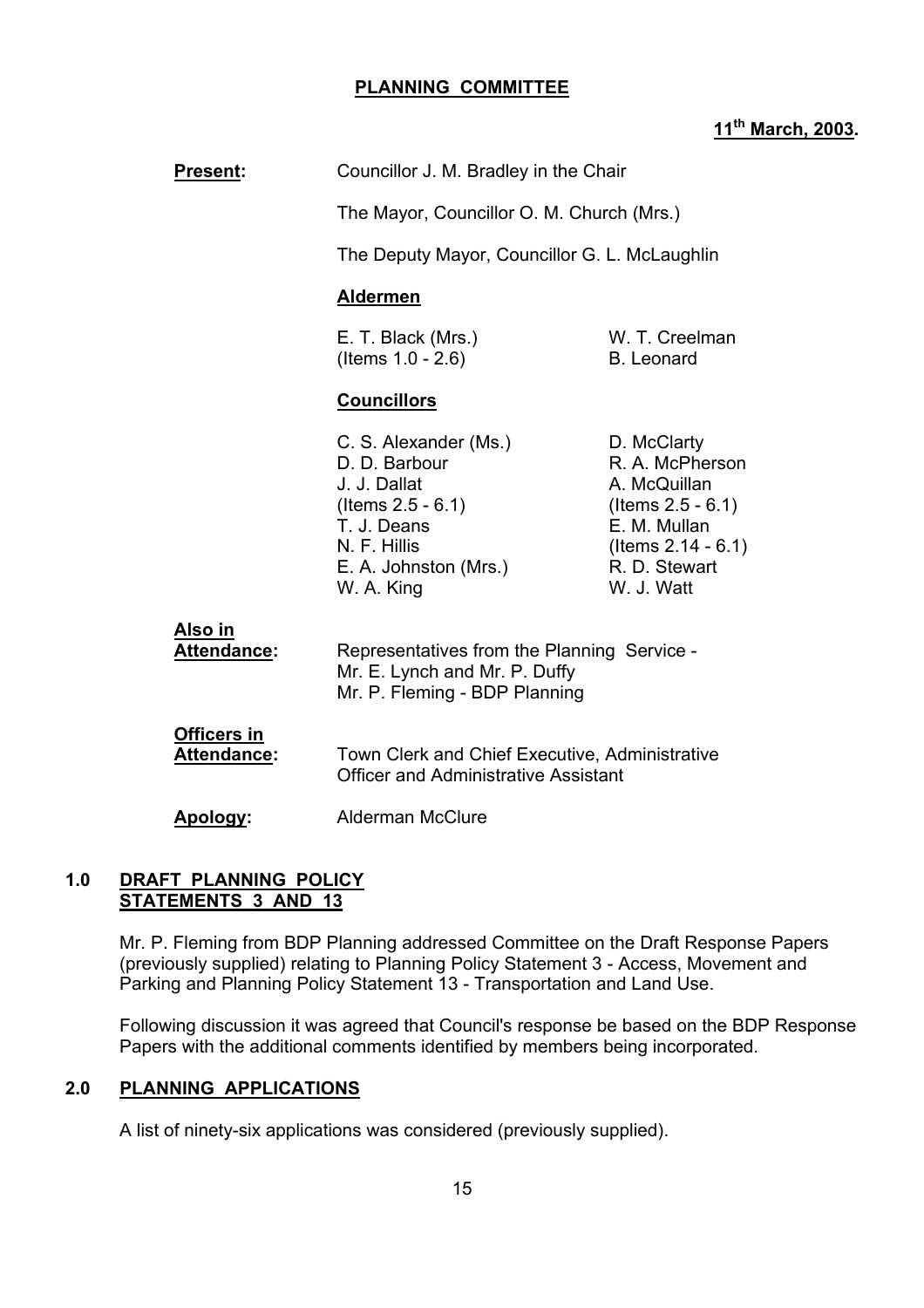#### **Applications Deferred from Previous Meeting**

- 2.1 Application No. 1 C/2002/0338/O Site for two storey building with ground floor tearoom and first floor living accommodation at 12 Mussenden Road, Downhill for **Gilfillan**
- 2.2 Application No. 2 C/2002/0562/F Re-development of site for housing development comprising 6 no. detached dwellings, 13 no. terraced town houses and roadway for private streets determination at 50 Mill Road, Portstewart (opposite Lissadell Court, Lissadell Avenue), Portstewart for MAM Developments
- 2.3 Application No. 3 C/2002/0622/O Site for 4 dwellings and garages adjacent to 68 Moneydig Road, Coleraine for Mrs. M. Lynch
- 2.4 Application No. 4 C/2002/0635/O Site for dwelling and detached garage at 30 Managher Road, Coleraine for Mr. S. Campbell
- 2.5 Application No. 5 C/2002/0724/F Erection of 10 no. two and a half storey four bed. townhouses, 2 no. semi-detached dwellings and 1 no. detached dwelling at Lissadell Avenue, Portstewart (adjacent to No. 32 Mill Road) for Seahaven Homes Ltd.
- 2.6 Application No. 6 C/2002/0764/F Covered and open storage of timber, processing of timber, office, display and sales at Cushowen Site, The Harbour, Millburn Road, Coleraine for Coleraine Harbour **Commissioners**

The opinion of the Planning Service was to refuse.

It was agreed that the application be deferred for one month to facilitate further discussions with the applicant.

The opinion of the Planning Service was to approve.

It was agreed that the application be approved.

The opinion of the Planning Service was to refuse.

It was agreed that the application be refused.

The opinion of the Planning Service was to approve.

It was agreed that the application be approved.

The opinion of the Planning Service was to approve.

It was agreed that the application be approved.

The opinion of the Planning Service was to approve.

Following discussion it was proposed by Councillor Ms. Alexander and seconded by Councillor Dallat:

That in light of the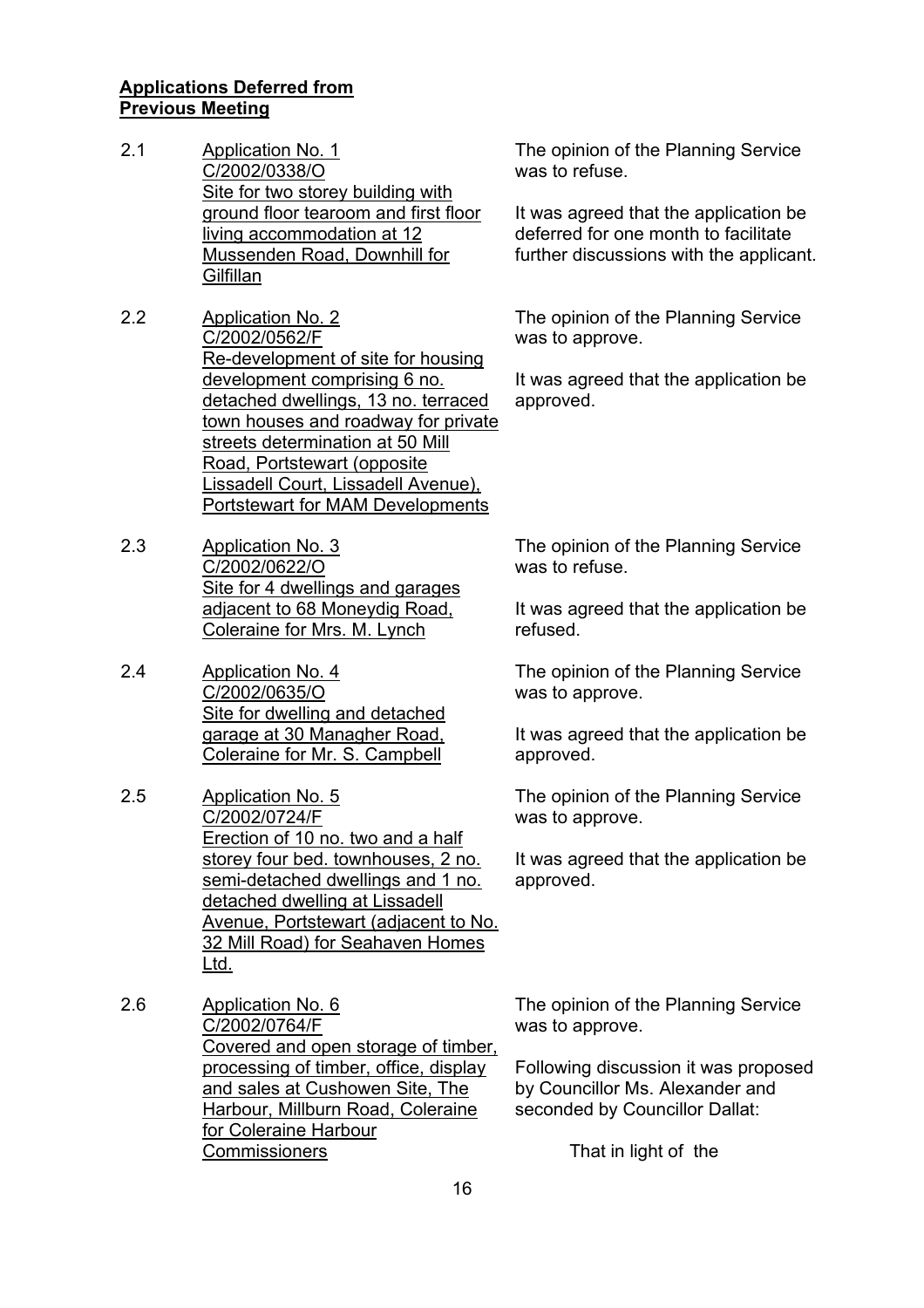public interest expressed to DRD and in view of the impending North East Area Plan the application be deferred to facilitate referral to BDP Planning for examination before deciding whether it should be forwarded to the Planning Management Board for consideration.

On being put to the Meeting the proposal was carried, nine members voting in favour and five members voting against.

The opinion of the Planning Service was to approve.

It was agreed that the application be approved.

The opinion of the Planning Service was to approve.

It was agreed that the application be approved.

The opinion of the Planning Service was to refuse.

It was agreed that the application be deferred for one month to facilitate an office meeting.

The opinion of the Planning Service was to refuse.

It was agreed that the application be refused.

The opinion of the Planning Service was to approve.

Following discussion it was agreed that the application be deferred for one month to facilitate further discussions between Planning Service and the

2.7 Application No. 7 C/2002/0796/F Bungalow and detached garage, relocation of house type approved under previous application Ref: C/2001/0414 adjacent to 27 Brockagh Road, Garvagh for Mr. P. Higgins

2.8 Application No. 8 C/2002/0935/O New dwelling near 61 Kurin Road, Garvagh for Mr. R. Boyd

2.9 Application No. 9 C/2002/0961/F 2 no. dwellings at Loughview, Bridge Street, Kilrea for T. Burke

2.10 Application No. 10 C/2002/1033/O Site of dwelling and garage at Ballinrees Lane, Coleraine for Mulrose Developments

2.11 Application No. 11 C/2002/1039/F Change of use from Estate Agents to Amusement Centre at 29 New Row, Coleraine for Mr. M. Moffatt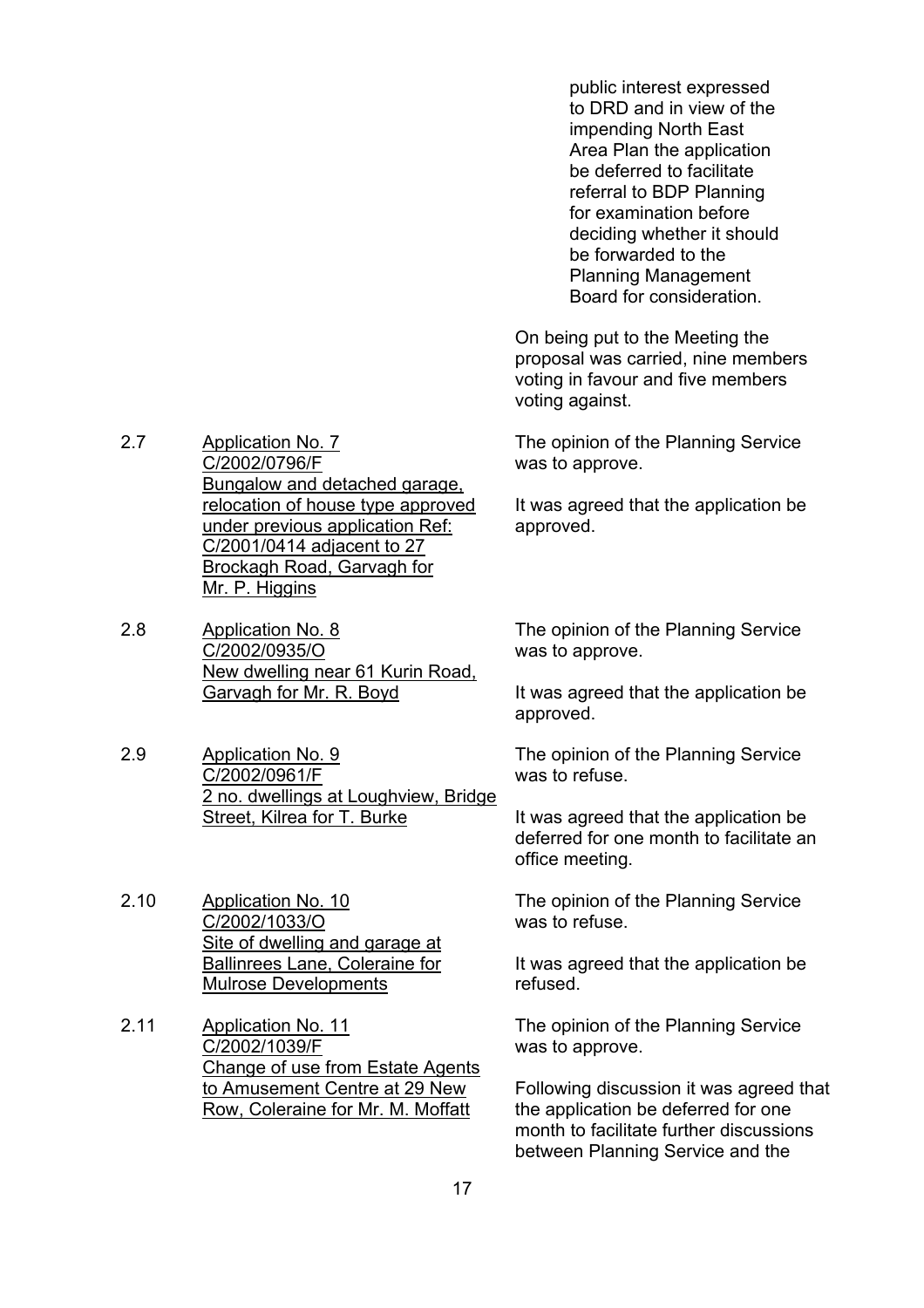Environmental Health Department.

2.12 Application No. 12 C/2002/1044/O Site for one and a half storey farm dwelling with detached garage adjacent to 32 Tirkeeran Road, Garvagh for Mr. R. Boylan

The opinion of the Planning Service was to refuse.

It was proposed by Councillor Dallat and seconded by Councillor Watt:

> That the application be approved.

On being put to the Meeting the proposal was carried, fifteen members voting in favour and no one voting against.

The opinion of the Planning Service was to refuse.

It was agreed that the application be deferred for two weeks to facilitate further discussions with the applicant.

The opinion of the Planning Service was to refuse.

It was proposed by Councillor Watt and seconded by Councillor McPherson:

> That the application be approved.

On being put to the Meeting the proposal was carried, fifteen members voting in favour and no one voting against.

The opinion of the Planning Service was to refuse.

It was agreed that the application be refused.

- 2.13 Application No. 13 C/2002/1050/O Site for erection of one and a half or one storey dwelling with detached garage 180m north of 36 Knocknougher Road, Coleraine for Mr. J. Pollock
- 2.14 Application No. 14 C/2002/1096/O Site for dwelling and garage at Gortfad Road, Garvagh for Mr. S. Black

2.15 Application No. 15 C/2002/1118/O Replacement of existing dwelling with two detached one and a half storey dwellings and detached garages adjacent to 49 Priestland Road, Bushmills for R. S. Parker

#### **New Applications**

2.16 Application No. 4 C/2002/0795/F 64 no. dwellings (sites 1, 2 and 3 with integral garage, sites 4 - 64 with It was agreed that the application be

The opinion of the Planning Service was to refuse.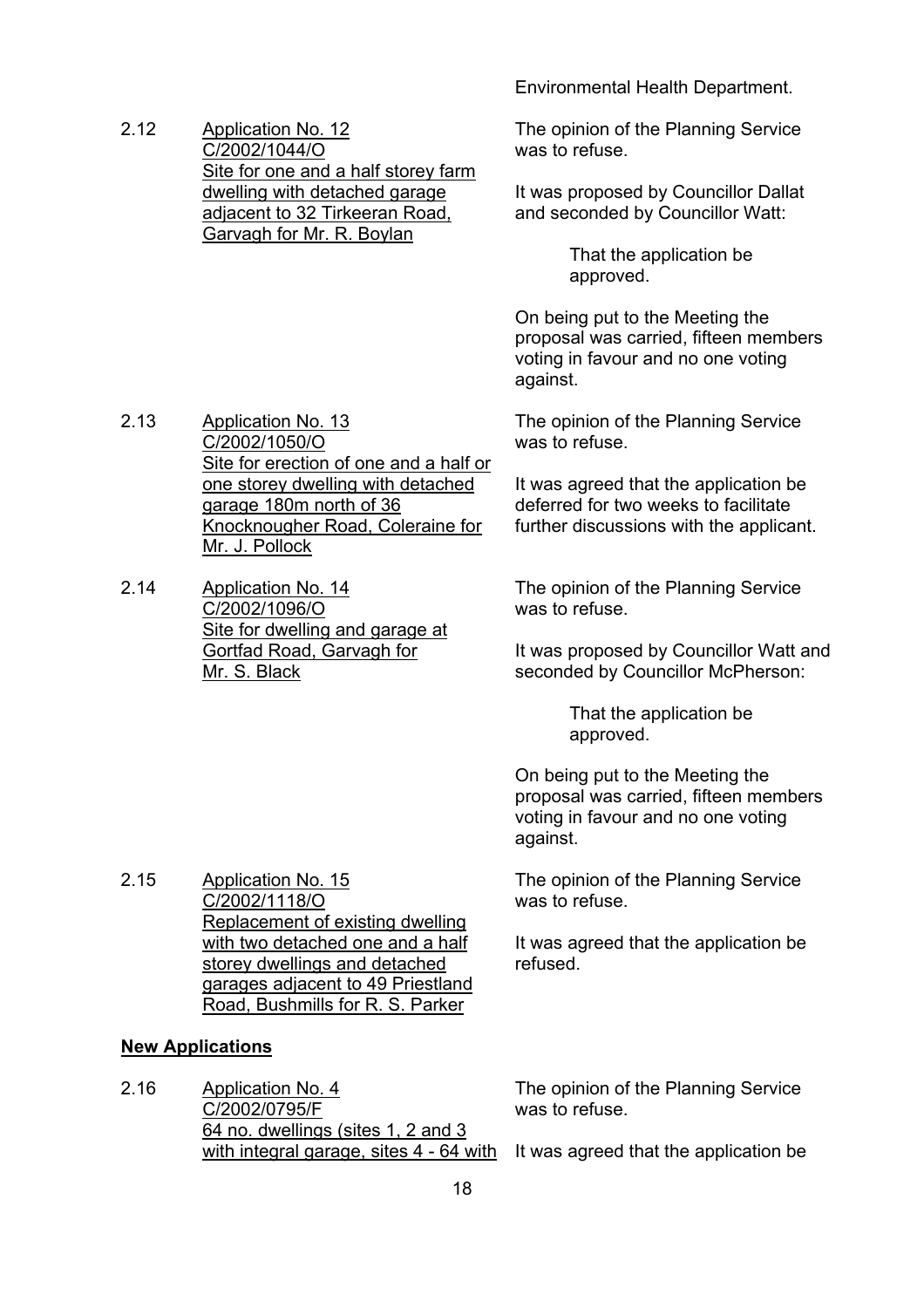detached garages) at Rockview, off Swilly Road, Portstewart (phase 3) for Colum McAuley Builders Ltd.

- 2.17 Application No. 7 C/2002/0866/F Retrospective application for amended parking provision from parking bays to a garage for 30 and 30a High Road, Portstewart for Messrs. Crawford and Wilkinson
- 2.18 Application No. 16 C/2002/1054/F Change of use from ground floor Chemist/Stationery Shop, first floor and second floor living accommodation to ground floor Pharmacy, first floor and second floor offices/consultancy rooms at 8 Dunluce Avenue, Portrush for Mr. V. Campbell
- 2.19 Application No. 22 C/2002/1107/F Erection of 11 no. dwellings and access (comprising 10 no. semidetached two-storey and 1 no. detached two-storey) at Site Nos. 33, 33a, 34, 36, 37, 38, 39, 40, 41, 42 and 43 Cairnhill Development, Ballycairn, Coleraine for Lorac **Developments**
- 2.20 Application No. 28 C/2003/0006/O Site for dwelling opposite 20 Glenkeen Road, Aghadowey, Coleraine for Miss E. Gilmore
- 2.21 Application No. 30 C/2003/0009/F Proposed Holiday Unit to replace existing outbuilding at Ballygellagh Village, Portstewart (adjacent to Nos. 8 and 9) for MAM Developments
- 2.22 Application No. 33 C/2003/0013/O Site for single storey cottage and garage opposite No. 31 Ballinteer

deferred for one month to facilitate an office meeting.

The opinion of the Planning Service was to approve.

It was agreed that the application be deferred for one month to facilitate a Council site visit.

The opinion of the Planning Service was to approve.

It was agreed that the application be deferred for one month to facilitate a Council site visit.

The opinion of the Planning Service was to refuse.

Reported that satisfactory amended plans had now been received and the application would be approved.

The opinion of the Planning Service was to refuse.

It was agreed that the application be deferred for one month to facilitate a Council site visit.

The opinion of the Planning Service was to refuse.

It was agreed that the application be deferred for one month to facilitate further discussions with the agent.

The opinion of the Planning Service was to refuse.

It was agreed that the application be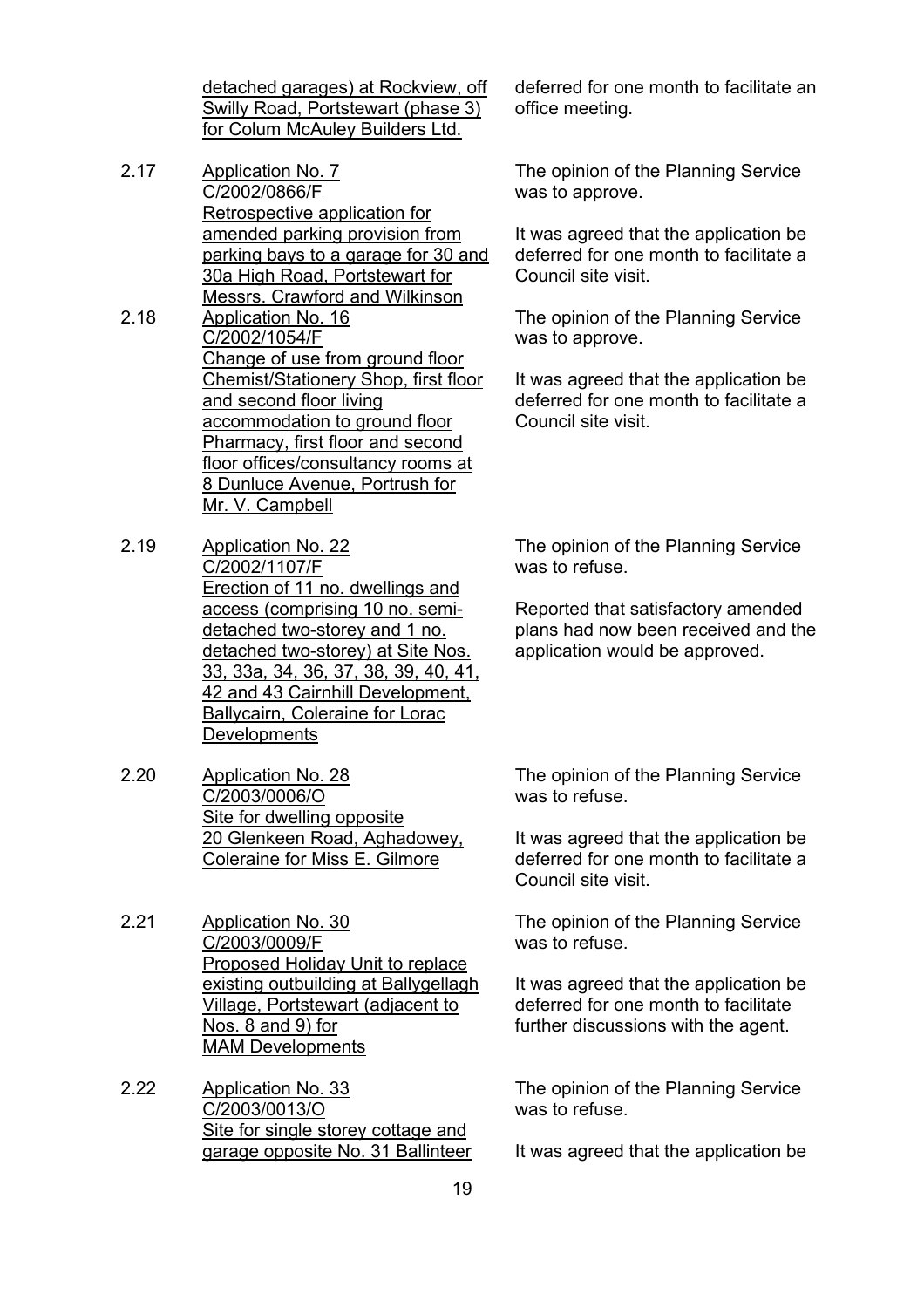Road, Farranseer Td., Macosquin for Mrs. M. P. Hamilton

- 2.23 Application No. 34 C/2003/0015/O Site for dwelling south west of No. 25 Boleran Park, Boleran, Garvagh for Mrs. O'Kane
- 2.24 Application No. 42 C/2003/0027/O Site for dwelling and garage at Lisnamuck Road, Aghadowey for Mr. M. Black
- 2.25 Application No. 47 C/2003/0034/O Site for dwelling and garage adjacent to No. 286 Boveedy Terrace, Blackrock Road, Kilrea for Mrs. S. Moore

Application No. 48 C/2003/0036/O Site for dwelling and garage opposite 75 Blackrock Road, Kilrea for Mr. N. Neely

Application No. 49 C/2003/0037/O Site for dwelling and garage at Blackrock Road, Kilrea (adjacent to 2 Dullaghy Road) Garvagh for Mrs. R. Neely

- 2.26 Application No. 54 C/2003/0044/O Site for replacement dwelling adjacent to 25 Islandtasserty Road, Portrush for Mr. A. Owen
- 2.27 Application No. 57 C/2003/0047/A Shop sign and projecting sign at 17 Waterside, Coleraine for Mr. J. Eyre

deferred for one month to facilitate a Council site visit.

The opinion of the Planning Service was to refuse.

It was agreed that the application be deferred for one month to facilitate a Council site visit.

The opinion of the Planning Service was to refuse.

It was agreed that the application be deferred for one month to facilitate a Council site visit.

The opinion of the Planning Service was to refuse these applications.

It was agreed that the applications be deferred for one month to facilitate Council site visits.

The opinion of the Planning Service was to refuse.

It was agreed that the application be deferred for one month to facilitate a Council site visit.

The opinion of the Planning Service was to refuse.

Following discussion it was agreed that the application be deferred for one month to facilitate further consideration by the Planning Service.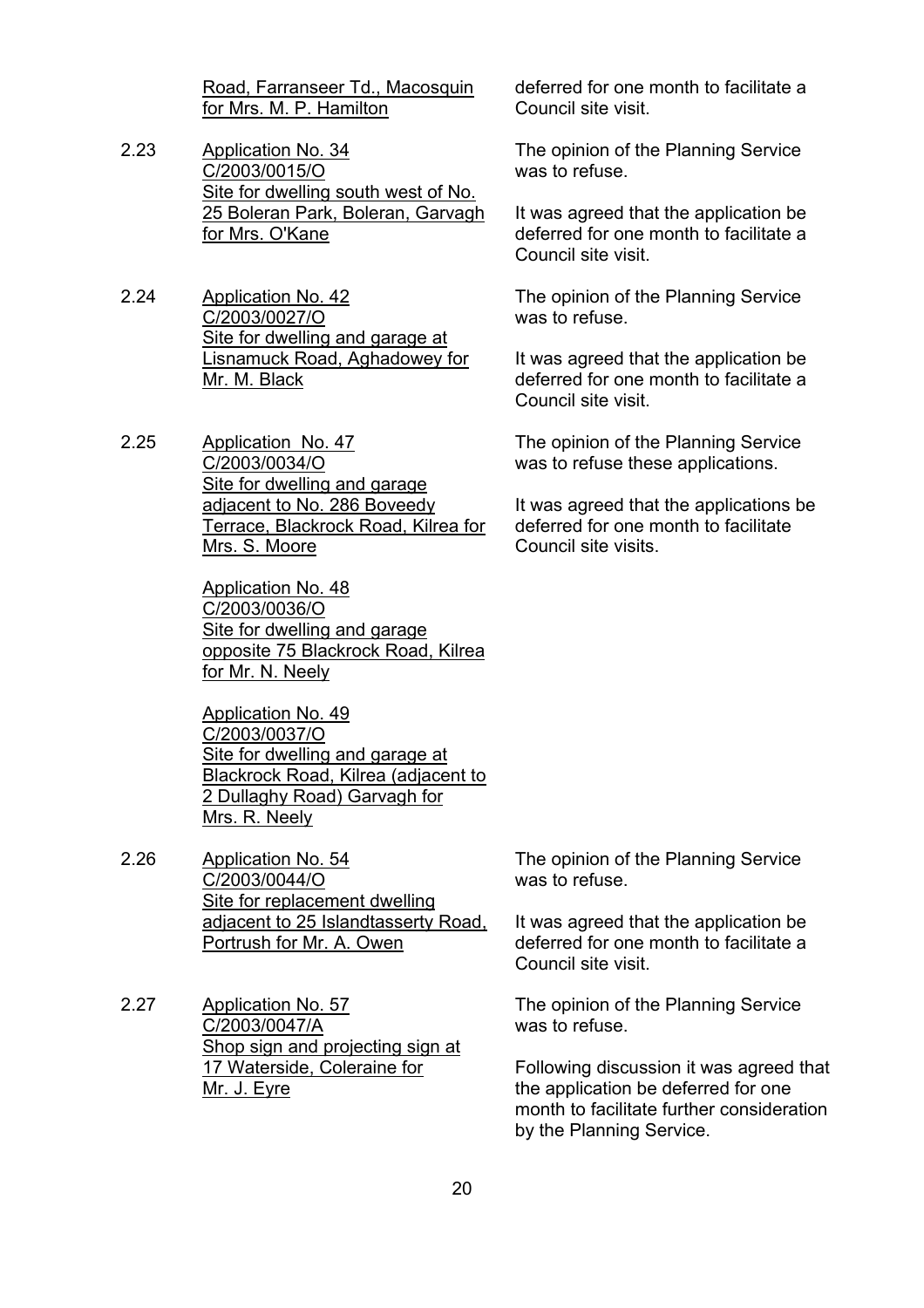- 2.28 Application No. 59 C/2003/0055/O Site for split level dwelling with garage at lower level 115m northeast of 77 Moneybrannon Road, Aghadowey for Mr. and Mrs. J. Kelly
- 2.29 Application No. 62 C/2003/0062/O Residential dwelling - single storey adjacent to 31A Ballylintagh Road, Coleraine (Townland/Culdrum) for Mr. B. Wallace
- 2.30 Application No. 73 C/2003/0085/O Site for dwelling and garage opposite 83 Moneydig Road, Garvagh for Mr. and Mrs. A. Stewart
- 2.31 Application No. 80 C/2003/0093/O Erection of dwelling 350m south of Leck Orange Hall on Cashel Road, Macosquin for Mr. I. Black
- 2.32 General Matters (a) Enforcement;

The opinion of the Planning Service was to refuse.

It was agreed that the application be deferred for one month to facilitate a Council site visit.

The opinion of the Planning Service was to refuse.

It was agreed that the application be deferred for one month to facilitate a Council site visit.

The opinion of the Planning Service was to refuse.

It was agreed that the application be deferred for one month to facilitate a Council site visit.

The opinion of the Planning Service was to refuse.

It was agreed that the application be deferred for one month to facilitate a Council site visit.

- 
- (b) 11 Portrush Road, Portstewart;
- (c) Meeting Representatives from Planning Service and Environmental Health Department - Thursday, 13<sup>th</sup> March, 2003.

#### **3.0 PLANNING (FEES) (AMENDMENT) REGULATIONS (NORTHERN IRELAND) 2003 NO. 41**

Read letter from the Planning Service Headquarters advising members that the above Regulations came into operation on  $3<sup>rd</sup>$  March, 2003.

Noted.

# **4.0 PLANNING (GENERAL DEVELOPMENT) (AMENDMENT) ORDER (NORTHERN IRELAND) 2003 STATUTORY RULE NO. 98**

 Read letter from the Planning Service Headquarters advising members that the Planning (General Development) Order (Northern Ireland) 1993 is amended by the above-named Statutory Rule which comes into operation on 26<sup>th</sup> March, 2003.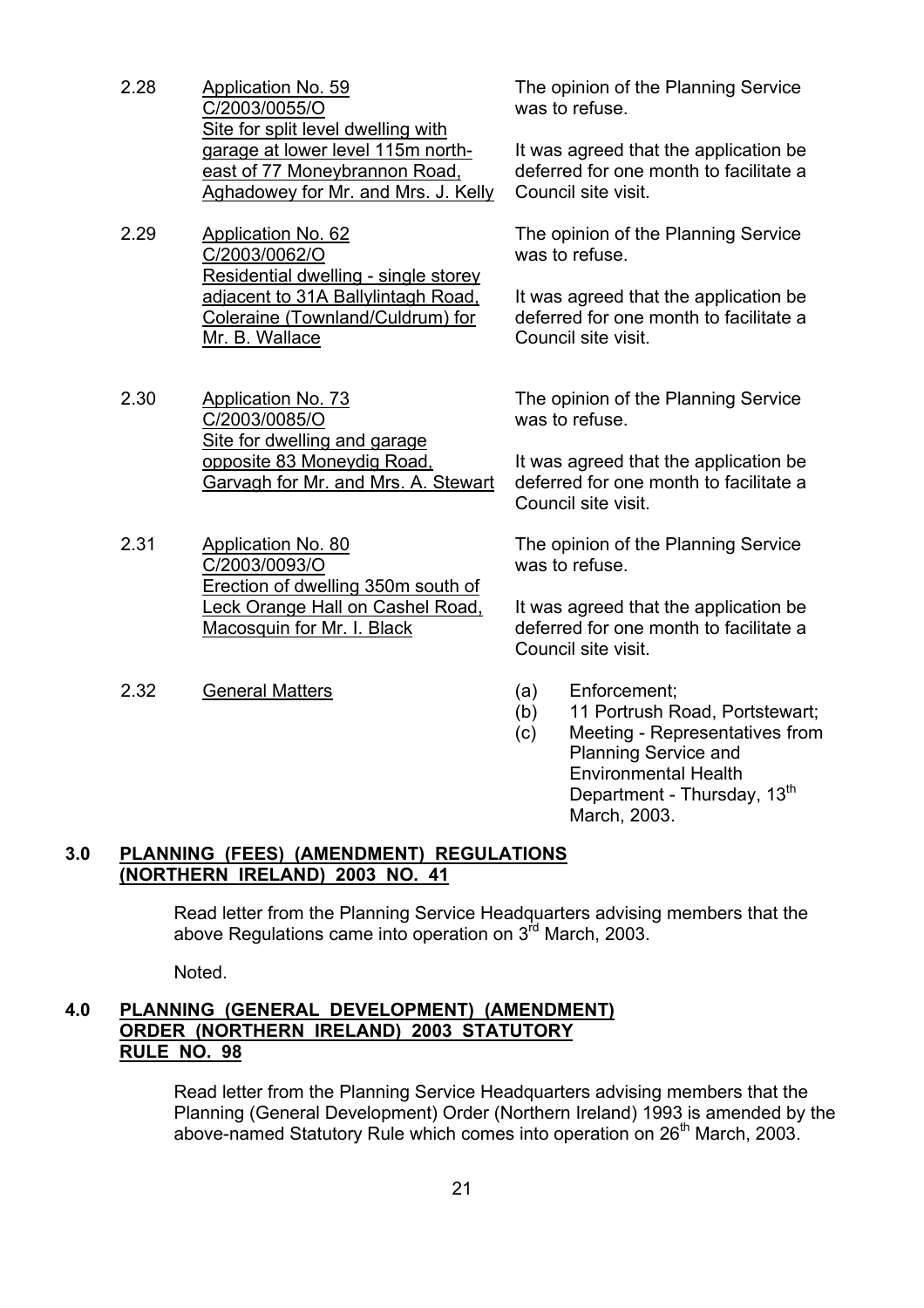Noted.

# **5.0 BUILT HERITAGE EXPO**

Read letter from the Environment and Heritage Service offering Council the opportunity to display the Northern Ireland Built Heritage Expo for a two week period.

Recommended:

 That Council agree, in principle, to staging the exhibition in the Bann Gallery, Cloonavin.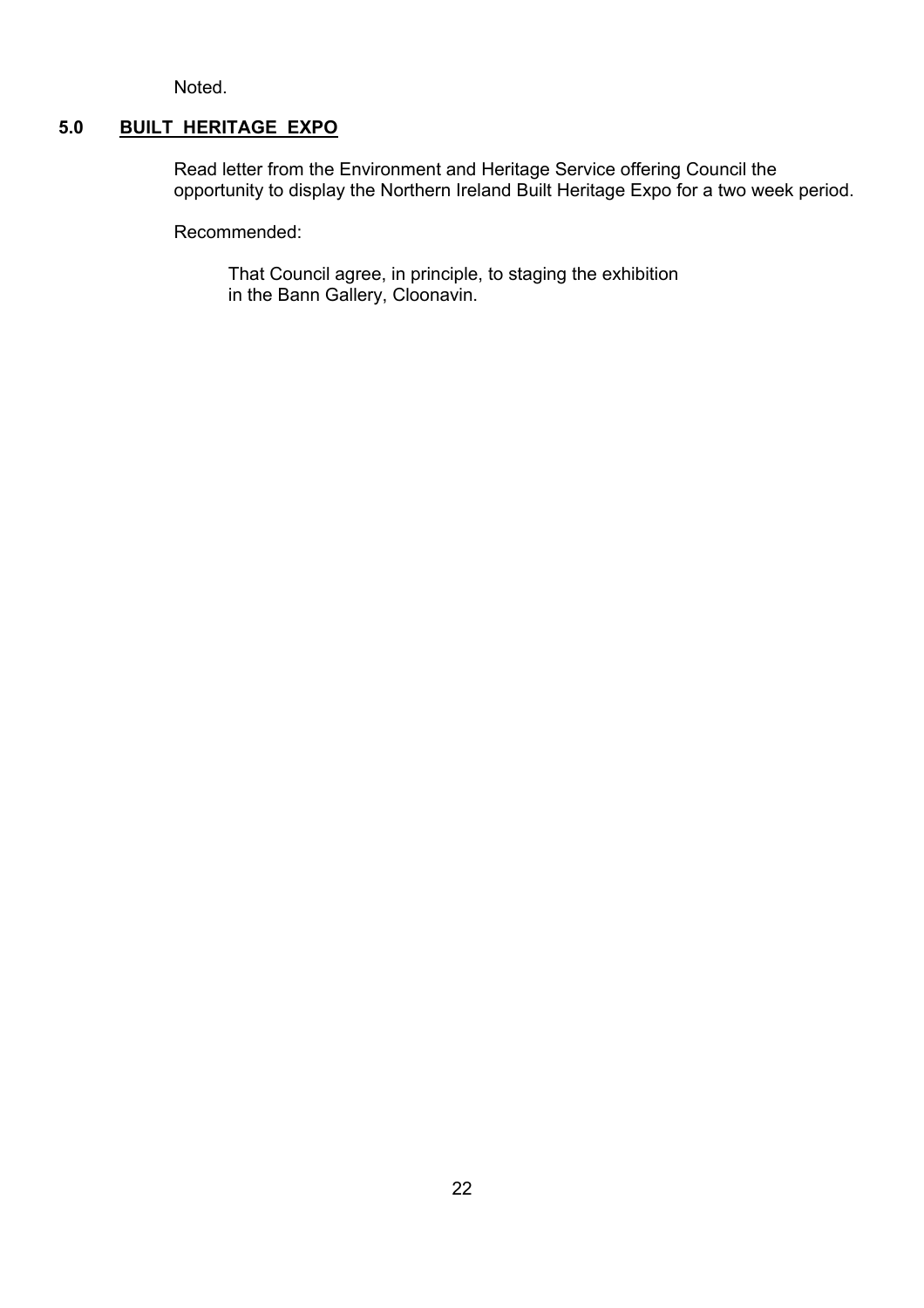#### **POLICY AND DEVELOPMENT COMMITTEE**

# **18th March, 2003.**

**Present:** Councillor N. F. Hillis, in the Chair

The Mayor, Councillor O. M. Church (Mrs.)

The Deputy Mayor, Councillor G. L. McLaughlin

#### Aldermen

P. E. A. Armitage (Mrs.) W. T. Creelman E. T. Black (Mrs.) B. Leonard  $($  Items  $1.0 - 2.0)$  W. J. McClure

# **Councillors**

C. S. Alexander (Ms.)  $($  ltems  $1.0 - 1.2)$ D. D. Barbour  $($  Items  $1.0 - 5.0)$ J. M. Bradley  $($  Items  $1.2 - 16.0)$ J. J. Dallat  $($  Items  $1.0 - 2.0)$ T. J. Deans E. P. Fielding (Mrs.) E. A. Johnston (Mrs.) W. A. King D. McClarty R. A. McPherson A. McQuillan  $($  Items  $1.0 - 1.2)$ E. M. Mullan R. D. Stewart W. J. Watt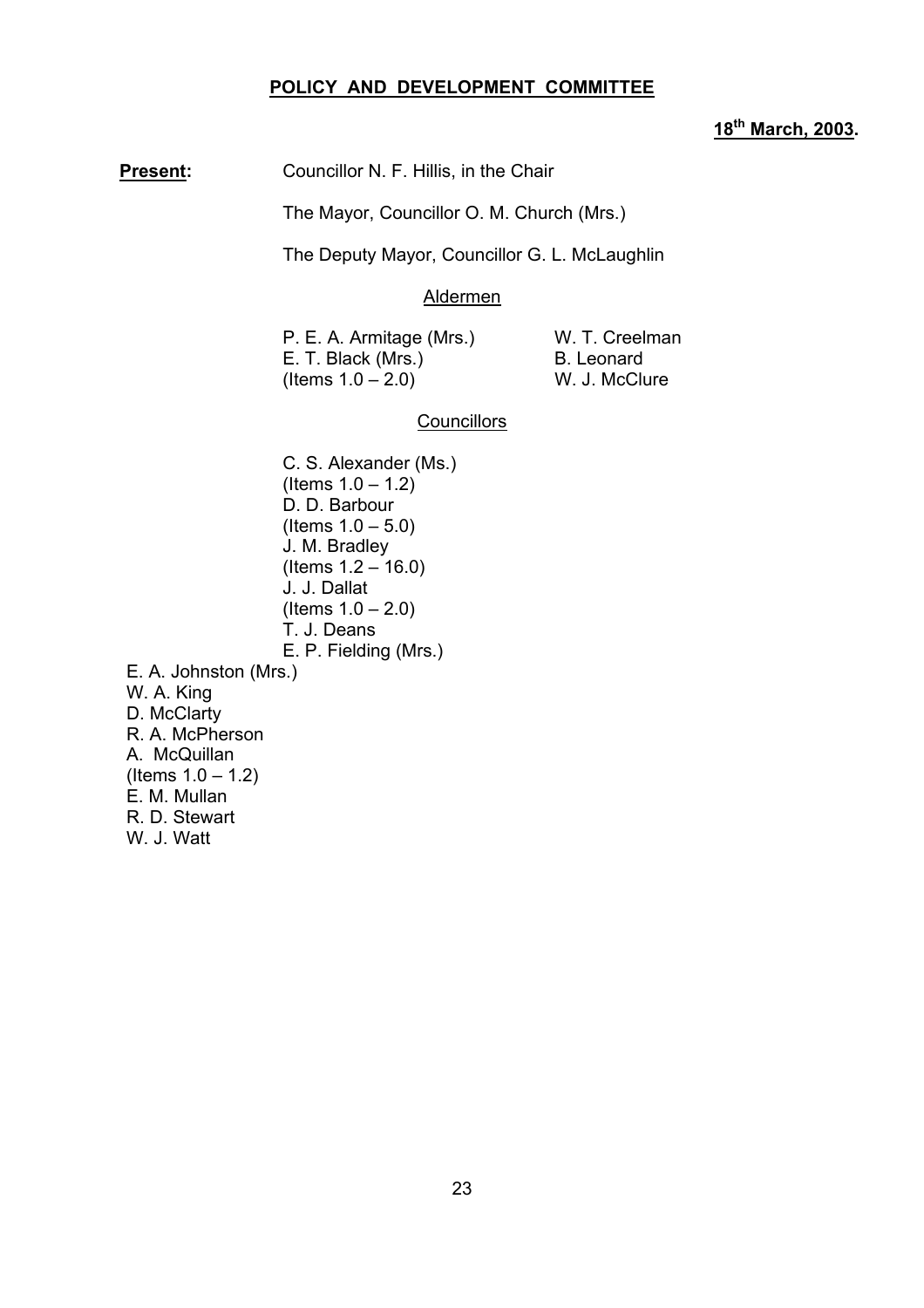# **Officers in**

 **Attendance:** Director of Leisure Services, Head of Development Services, Principal Administrative Officer, Policy Development Officer, Personnel Officer, Finance Officer and Administrative Assistant

# **1.0 DEVELOPMENT SERVICES REPORT**

The Report of the Head of Development Services was considered (previously supplied).

Matters arising:

1.1 Coleraine Town Ms. S. Scott, Ms. A. Lynch and Mr I. Donaghy were Partnership Ltd. in attendance to present a six monthly report on the activities of the Partnership and the Integrated Marketing Strategy for the Town Centre (previously supplied). During a full discussion, the representatives answered members' various questions and noted comments. Members thanked the representatives for their excellent presentation, following which they withdrew. 1.2 Tourism Development Consideration was given to this progress report presented Strategy – Year 1 Action by the Head of Development Services. During a discussion members raised a number of queries regarding the various projects as contained in the Action<br>Plan. **Plan.** Plan. Details of the various groups/bodies involved in tourism in Northern Ireland would be provided in due course. 1.3 Waterbus Operation on A selection process was currently underway for an the River Bann operator to run this service. Council is recommended to approve the negotiation of a funding package and support in kind for the successful applicant, based on a five year business plan. 1.4 Phoenix Peace Members noted that a Northern Ireland Peace Conference Conference, organised by Mr. M. Whitely of Inspirational Media, would be held in the Waterfront Hall, Belfast on Monday 3rd June, 2003 from 11.00am to 3.30pm. Any members interested in attending were requested to contact the Head of Development Services. 1.5 For Information Details on the following topics were included in the report for members' information: Northern Ireland Tourism Awards – letters of

congratulation would be forwarded to all winners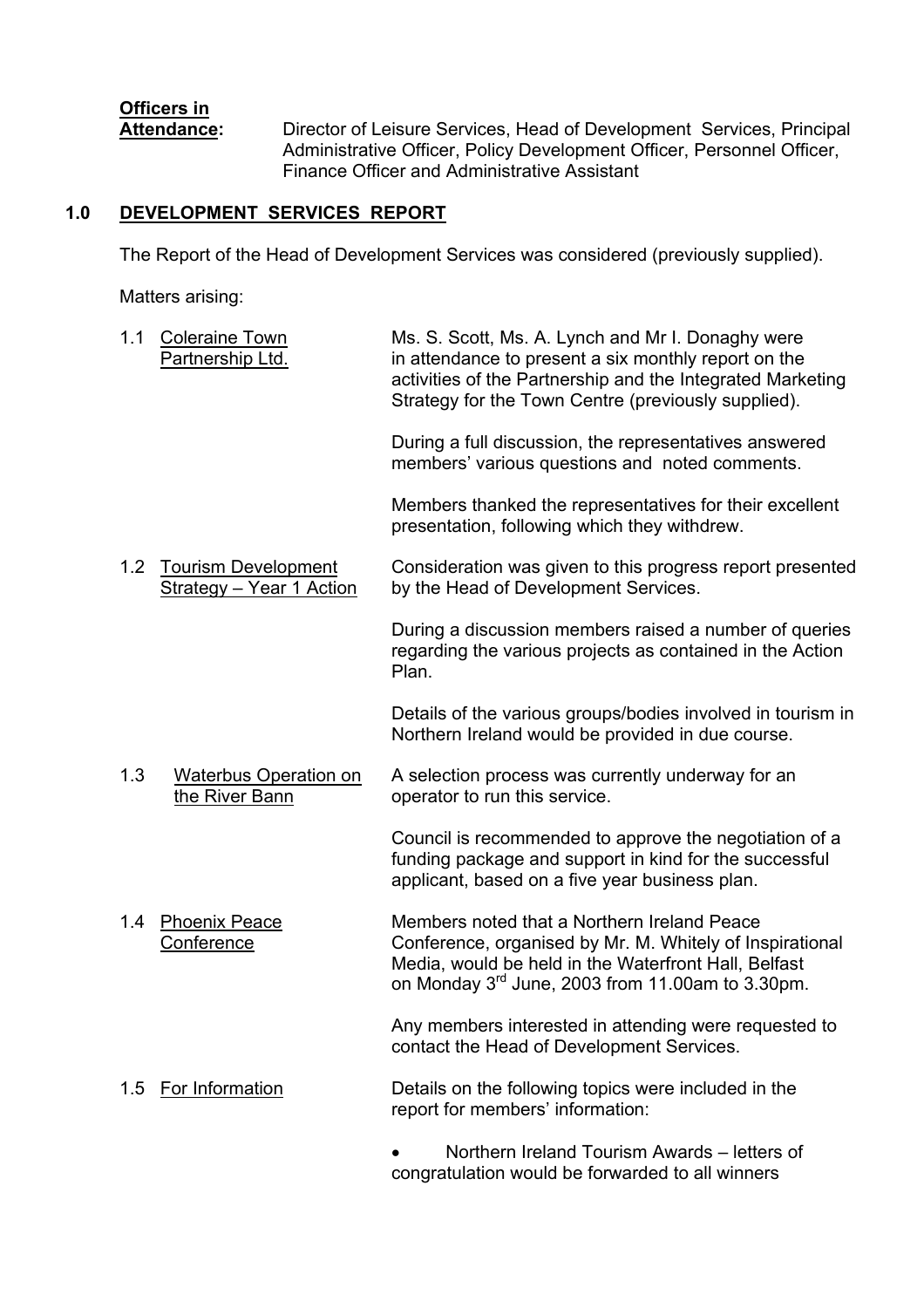Advice Centre Funding 2003-2004 – members acknowledged the work of the Community Development Officer in achieving these service level agreements

- Primary School Visits to Cloonavin
- CORE
- 1.6 Broadband Development In response to a question the Head of Development Services gave a brief update on initiatives which had been undertaken to develop the use of broadband services in the Borough.

# **2.0 EQUALITY IMPACT ASSESSMENT - BURIAL GROUNDS**

Consideration was given to the Equality Impact Assessment report on Burial Grounds (previously supplied).

The Director of Leisure Services reminded Committee of the unanimous recommendation of the Equality Working Group on this issue, viz:

That where there was a proven demand for surrounds and where the capacity of the cemetery permitted, a section of the cemetery would be set aside for surrounds, thus offering a choice. This demand had been proven in Coleraine Cemetery. However, the choice could not be retrospective without negating that choice for others.

A full discussion ensued during which it was agreed that the recommendation be referred back to the Equality Working Group for detailed clarification of the term ìretrospectiveî and that a full Council site visit be held at Coleraine Cemetery.

# **3.0 CORPORATE SERVICES REPORT**

The Report of the Director of Corporate Services was considered (previously supplied).

Matters arising:

|                     | Council is recommended to contribute £5,000 in |
|---------------------|------------------------------------------------|
| Northern Ireland    | respect of the 2002/2003 financial year.       |
| Hospice – Coleraine |                                                |
| Support Group       |                                                |
|                     | 3.1 Request for Donation -                     |

3.2 Loan Sanctions Recommended:

That borrowing approval be sought in respect of the undernoted capital expenditure.

| 1. Coleraine Cemetery – security gates and fencing | 50,000  |
|----------------------------------------------------|---------|
| 2. Parker Avenue, Portrush – new football pavilion | 185,000 |
| 3. Portstewart – coastal walkway (phase 2)         | 150,000 |
| 4. Kilrea – public conveniences                    | 130,000 |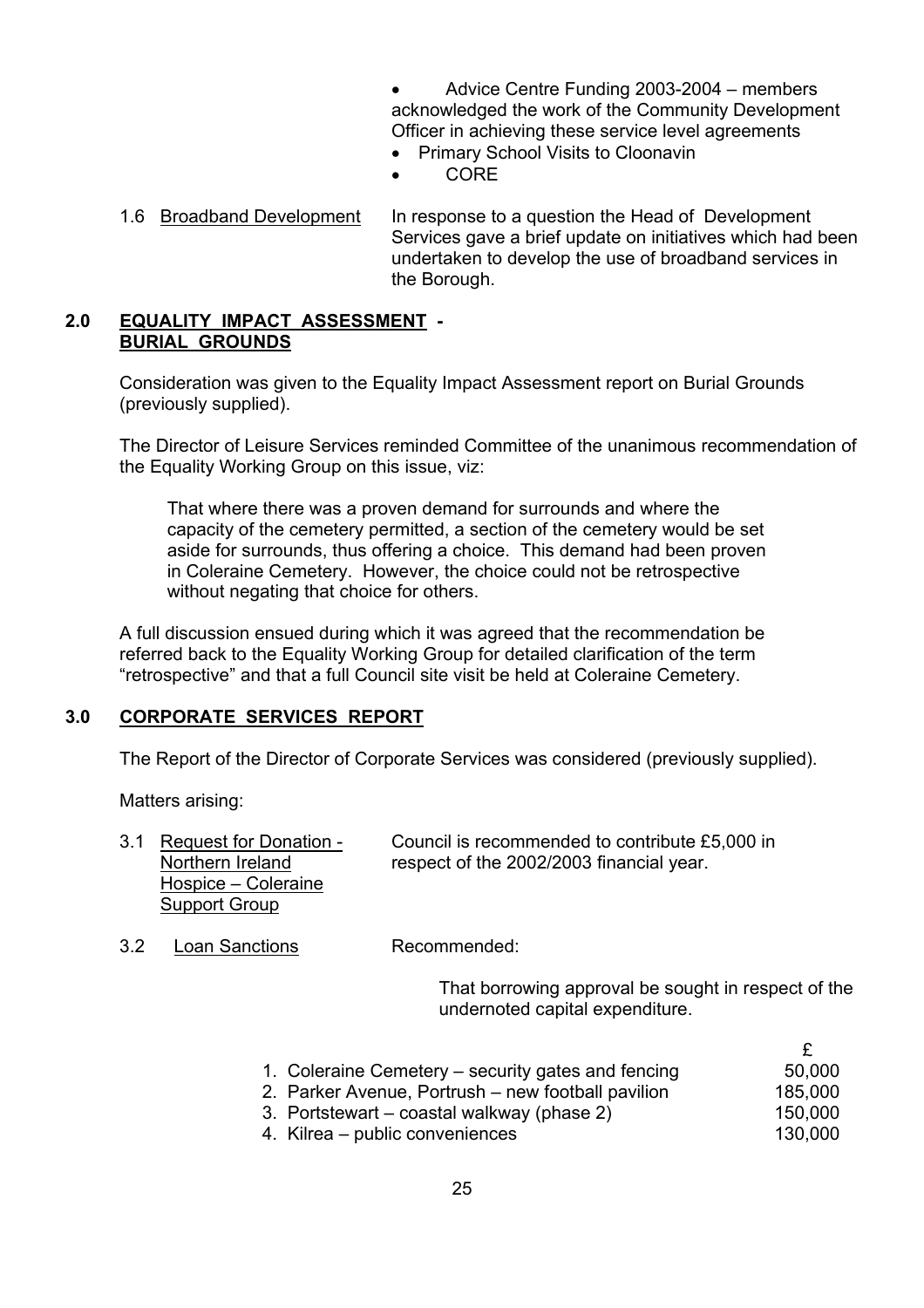- 5. Garvagh children's play area (Boleran) 35,000
- 3.3 Matters for Information

 3.3.1 Accounts Committee noted that creditorsí payments for February, as per lists circulated, had been issued as follows:

| Revenue A/C    | £266,695.62 |
|----------------|-------------|
| Capital A/C    | £ 92,537.78 |
| Petty Cash A/C | £49,066.16  |

3.3.2 Members' Members noted information on attendance at Attendance  $-\qquad$  conferences and courses, as detailed in the report. Conferences and Courses

3.3.3 New Appointments The following appointments had been made in accordance with the Local Government Staff Commission's Code of Procedures on Recruitment and Selection.

Technical Services Department

Supervisor Painter (Replacement) - Mr. R. Mitchell

Leisure Services Department

Plant Operator (Replacement) – Mr. D. K. S. Adams

# **4.0 SOMME PILGRIMAGE 2003**

The Principal Administrative Officer advised Committee that places had been booked for two members who wished to attend this Pilgrimage as their attendance at a mainstream conference.

A full discussion ensued during which it was proposed by Alderman Mrs. Armitage and seconded by Alderman Creelman:

That the Somme Association Pilgrimage should be taken as attendance at a mainstream conference for those wishing to go and that in a year when no names were put forward, that Council would nominate two Councillor representatives to attend.

The following amendment was proposed by Councillor Watt and seconded by Councillor McClarty:

 That Council could nominate two members to attend the Somme Association Pilgrimage and that the attendance of any other members who wished to go would be treated as their attendance at a mainstream conference.

On being put to the meeting the amendment was passed unanimously.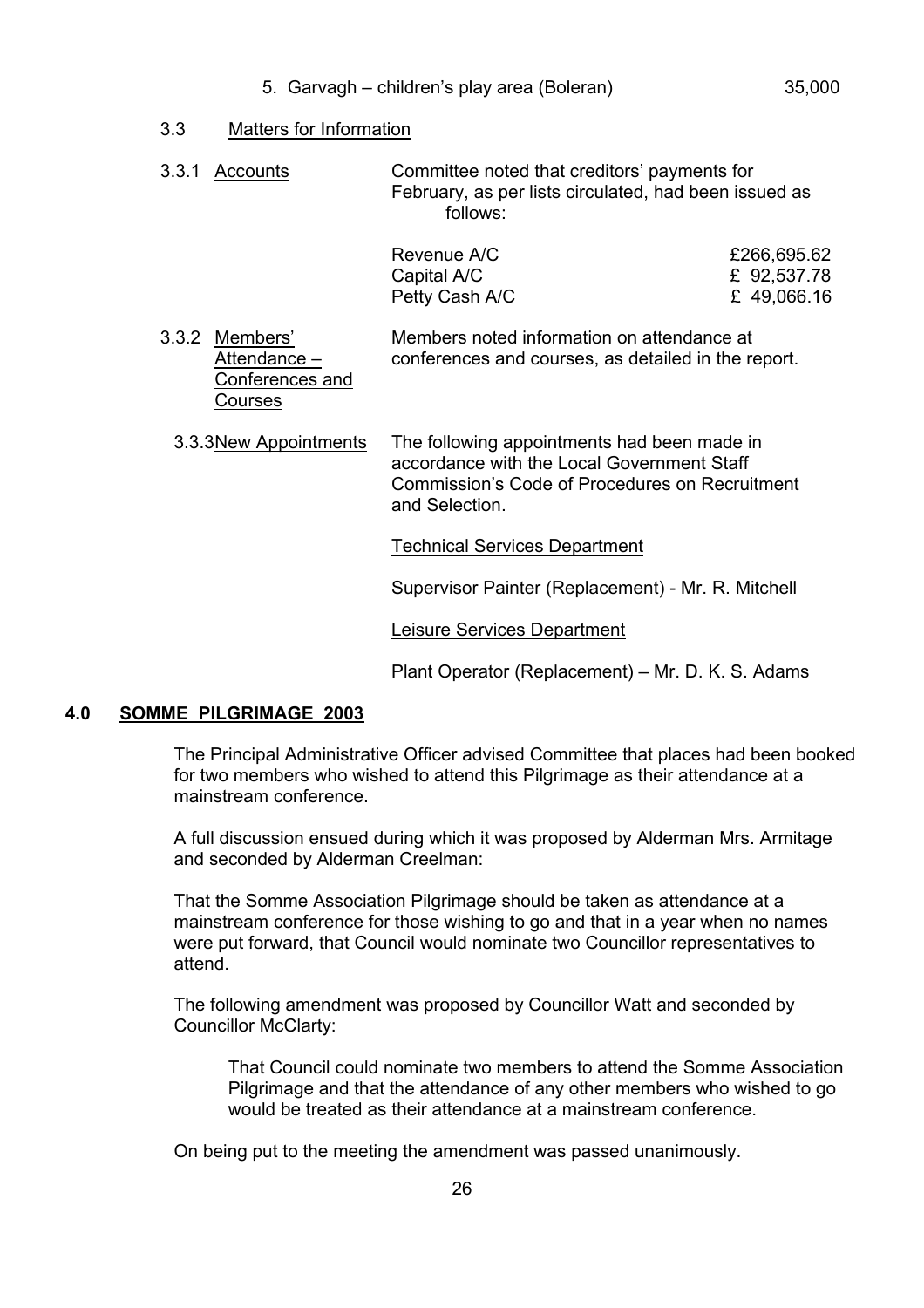Council is, therefore, recommended to nominate two members to attend the Somme Association Pilgrimage and that the attendance of any other members who wished to go would be treated as their attendance at a mainstream conference.

#### **5.0 CONSULTATION PAPERS**

The following consultation papers had been received and were available for members who wished to consider making a response:

- (i) Criminal Law Branch Northern Ireland Office "Consultation on Road Traffic Offences and Penalties in Northern Ireland" Comments due by: 9<sup>th</sup> June, 2003
- (ii) Court Service Outreach Strategy 2003 2006 Comments due by:  $19<sup>th</sup>$  May, 2003
- (iii) Court Service Communications Strategy 2003 2006 Comments due by: 19th May, 2003

#### **6.0 CRIMINAL LAW BRANCH**

Reference was made to the letter of the Northern Ireland Office on "Addendum to Proposal for a Draft Criminal Justice (Northern Ireland) Order: Public Order Offences" (previously supplied).

Noted.

#### **7.0 DEPARTMENT OF EDUCATION**

 Read letter from the Youth Service Branch requesting nominations for appointment to the Youth Council of Northern Ireland.

Council is recommended to nominate the following members for appointment:

 The Mayor Councillors Bradley and McPherson

#### **8.0 NOTIFICATION OF MEETING**

 Members noted that the meeting convened by Council with representatives of Coleraine Harbour Commissioners and Coleraine Town Partnership was to be held in the Harbour Office on Monday 31<sup>st</sup> March, 2003 at 10.00am.

# **9.0 TRANSLINK**

 Read letter from Translink concerning Downhill and the risk to third parties from the Downhill slope following the inquiry into the circumstances surrounding the derailment of a train on  $4<sup>th</sup>$  June, 2002 adjacent to Downhill slope and Downhill Strand, following a rock fall.

Recommended: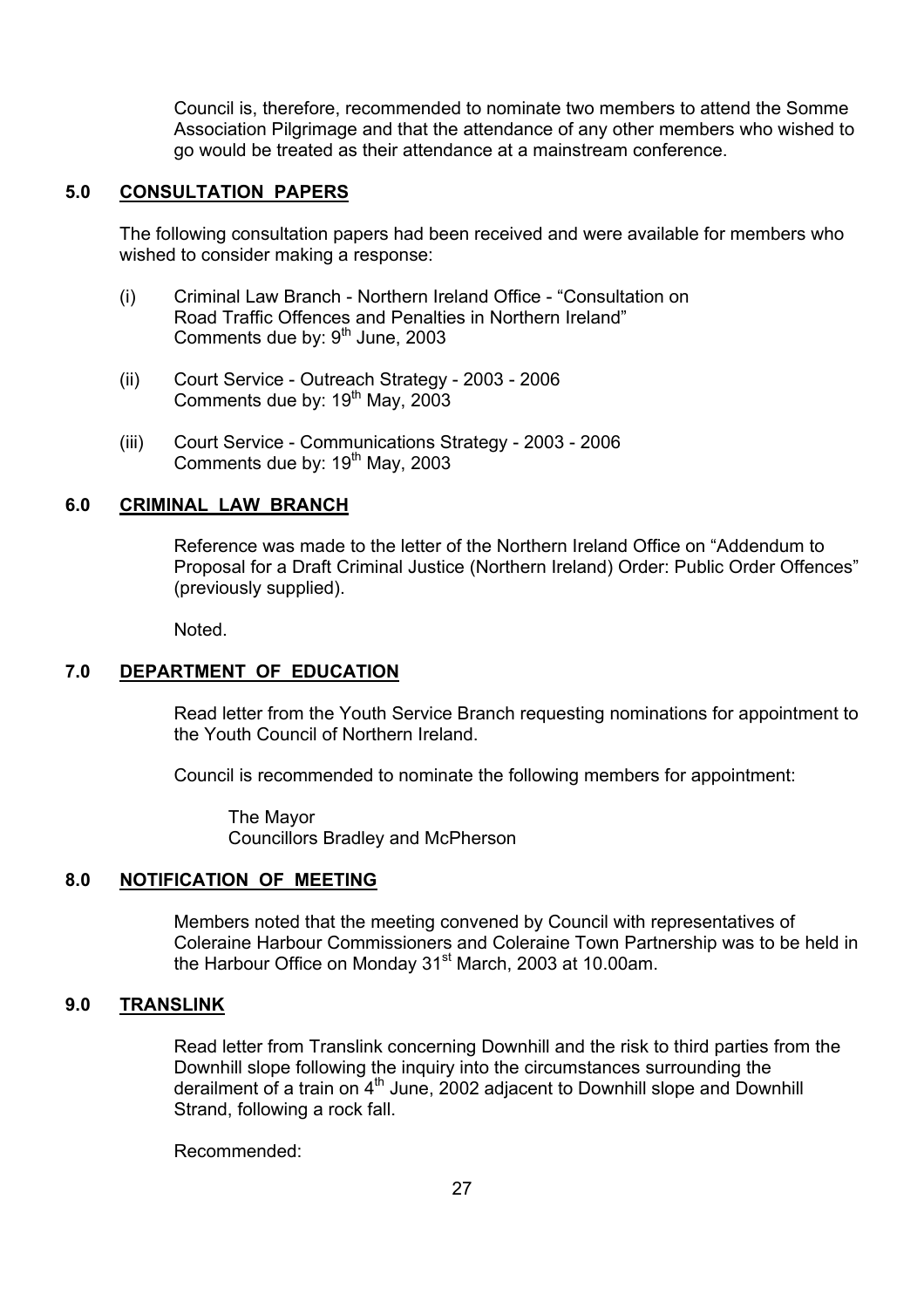That Council, in conjunction with DRD Roads Service, review the situation regarding the car park and public toilets at Downhill and obtain a copy of Translinkís risk assessment report.

#### **10.0 OFFICE OF THE FIRST MINISTER AND DEPUTY FIRST MINISTER AND THE DEPARTMENT OF FINANCE AND PERSONNEL**

Tabled:

 Report and summary on the Policy Framework for Public Private Partnerships in Northern Ireland.

# **11.0 DEPARTMENT OF HEALTH, SOCIAL SERVICES AND PUBLIC SAFETY**

Tabled:

 Letter and press release on the Paper, *Developing Better Services: Modernising Hospitals and Reforming Structures.* 

# **12.0 EQUALITY COMMISSION FOR NORTHERN IRELAND**

Tabled:

Annual Report  $2001 - 2002$ 

#### **13.0 COLERAINE DISTRICT POLICING PARTNERSHIP**

 Consideration was given to the venue for the first private meeting of Coleraine District Policing Partnership.

Recommended:

 That the meeting be held in Committee Rooms 1 and 2 rather than in the Council Chamber.

Members' comments regarding future meetings were noted by the Principal Administrative Officer.

#### **14.0 POLICE OMBUDSMAN**

It was proposed by Councillor McClarty, seconded by Councillor Mrs. Johnston and recommended:

 That Council invite the Police Ombudsman to address a future meeting of Council.